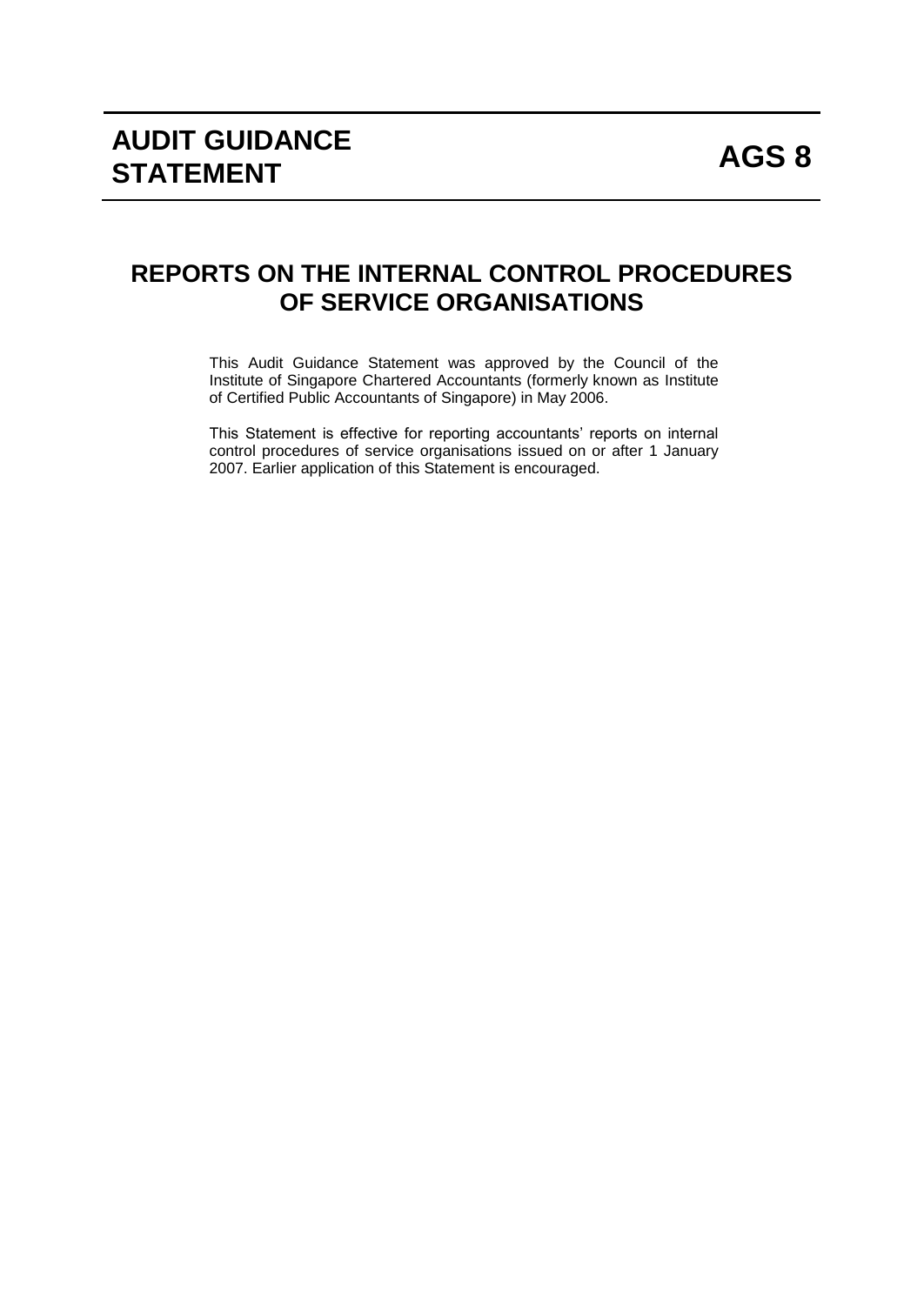| <b>Contents</b>                                      |            |  |
|------------------------------------------------------|------------|--|
|                                                      | paragraphs |  |
| <b>Introduction</b>                                  | $1 - 5$    |  |
| <b>Elements of the Reporting Package</b>             | $6 - 17$   |  |
| Report by the directors or authorised officers       | $7 - 10$   |  |
| Report by the reporting accountants                  | $11 - 15$  |  |
| Report of control objectives and procedures          | 16-17      |  |
| <b>Engagement Letters</b>                            | 18-20      |  |
| The Reporting Accountants' Review                    | $21 - 25$  |  |
| <b>Written Representations</b>                       | $26 - 29$  |  |
| <b>Material Weaknesses</b>                           | $30 - 33$  |  |
| <b>Effective Date</b>                                | 34         |  |
| <b>Appendices</b><br>Example of an engagement letter |            |  |

- 2 Example of a report by the directors or authorised officers
- 3 Example of reports by the reporting accountants
- 4 Example of illustrative controls report
- 5 Example of management representation letter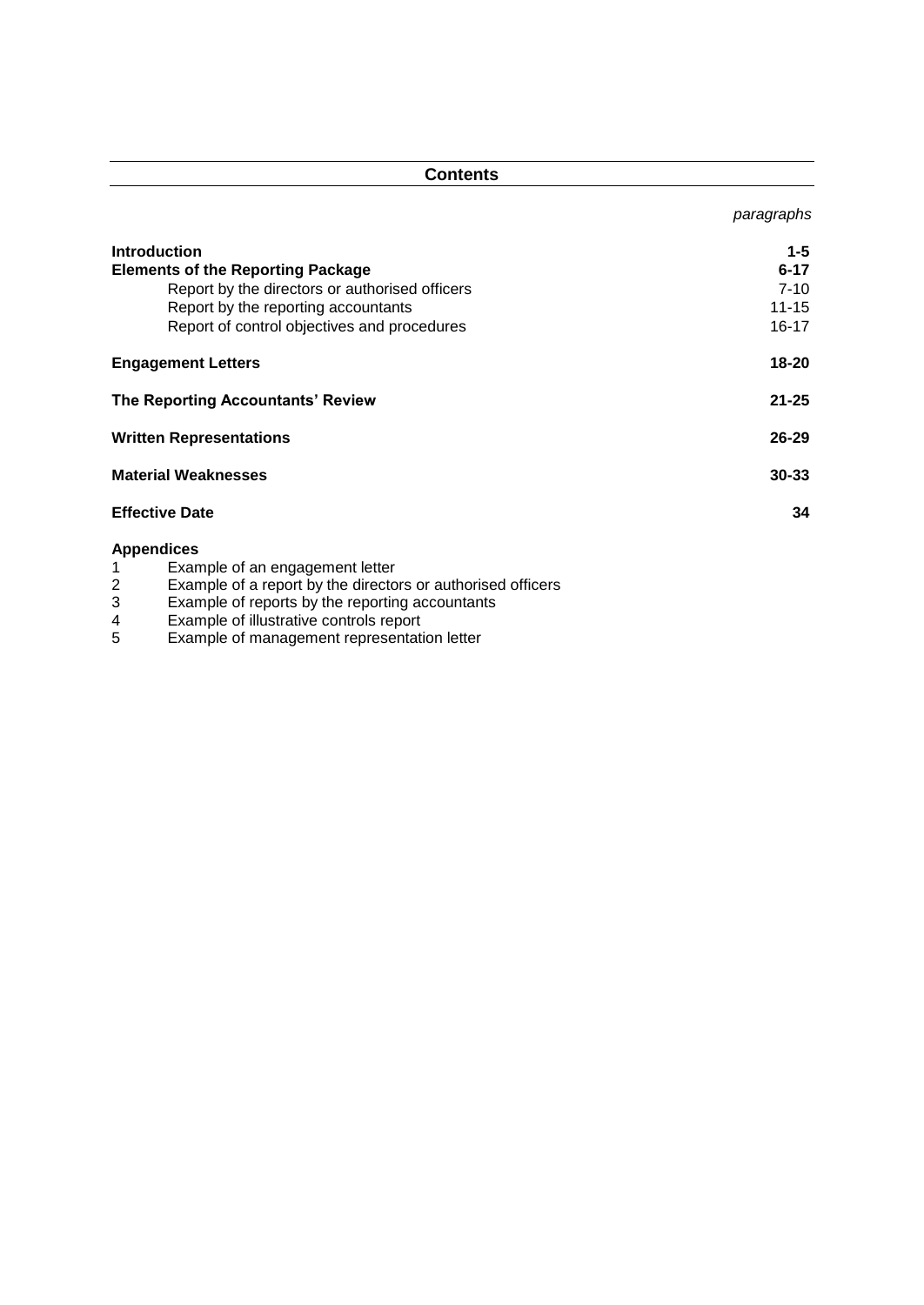# **REPORTS ON THE INTERNAL CONTROL PROCEDURES OF SERVICE ORGANISATIONS**

# **INTRODUCTION**

- 1. The purpose of this Statement is to provide guidance to reporting accountants engaged to report on internal control procedures relating to specific areas or functions performed by service organisations.
- 2. There are a number of different types of service entities, ranging from those that perform a specific task under the direction of the user entity, to those that replace entire business units or functions of an entity. Certain customers of service organisations may be expected to report to their shareholders, as well as regulators and other stakeholders, that they have reviewed relevant internal control systems in their organisations. Where control of certain functions have been outsourced to a service organisation, those responsible will be concerned to ensure that the control procedures at the service organisation complement those operated by their organisation and that there is adequate internal control. The changes in regulatory regime which now imposes greater fiduciary duties on senior management and directors or authorised officers or authorised officers of companies to ensure that proper internal controls are established and operate effectively may also result in requests for assurance over certain areas and functions.
- 3. The use of a service organisation to outsource activities does not change the legal and governance responsibilities of the governing body and/or management of a user entity, including, for example, the responsibility to safeguard assets, maintain proper accounting records and prepare a financial report. The governing body and/or management of a user entity are responsible for ensuring that the contractual terms applicable to activities conducted by service organisations are appropriate.
- 4. As a result customers and their auditors are seeking additional comfort relating to controls operated by service organisations. Auditors, as part of their work may find it relevant and useful to obtain evidence of the operation of specific internal controls by the service organisation. The quality of the evidence is enhanced by the presence of a report by reporting accountants.
- 5. It is for the directors or authorised officers of the service organisation to decide whether to prepare a report on their internal controls and whether to have their report reviewed by reporting accountants. It is not the intention of this guidance to compel directors or authorised officers to report on internal controls in the manner described herewith. However, if they decide to provide a report other than in accordance with this guidance, they should not make any reference to this document in their report.

# **ELEMENTS OF THE REPORTING PACKAGE**

- 6. The reporting package should comprise:
	- a report by the directors or authorised officers of the service organisation concerning the internal controls of the service organisation;
	- a report by the reporting accountants explaining the scope of work carried out and giving their opinion on the control procedures established by the directors or authorised officers; and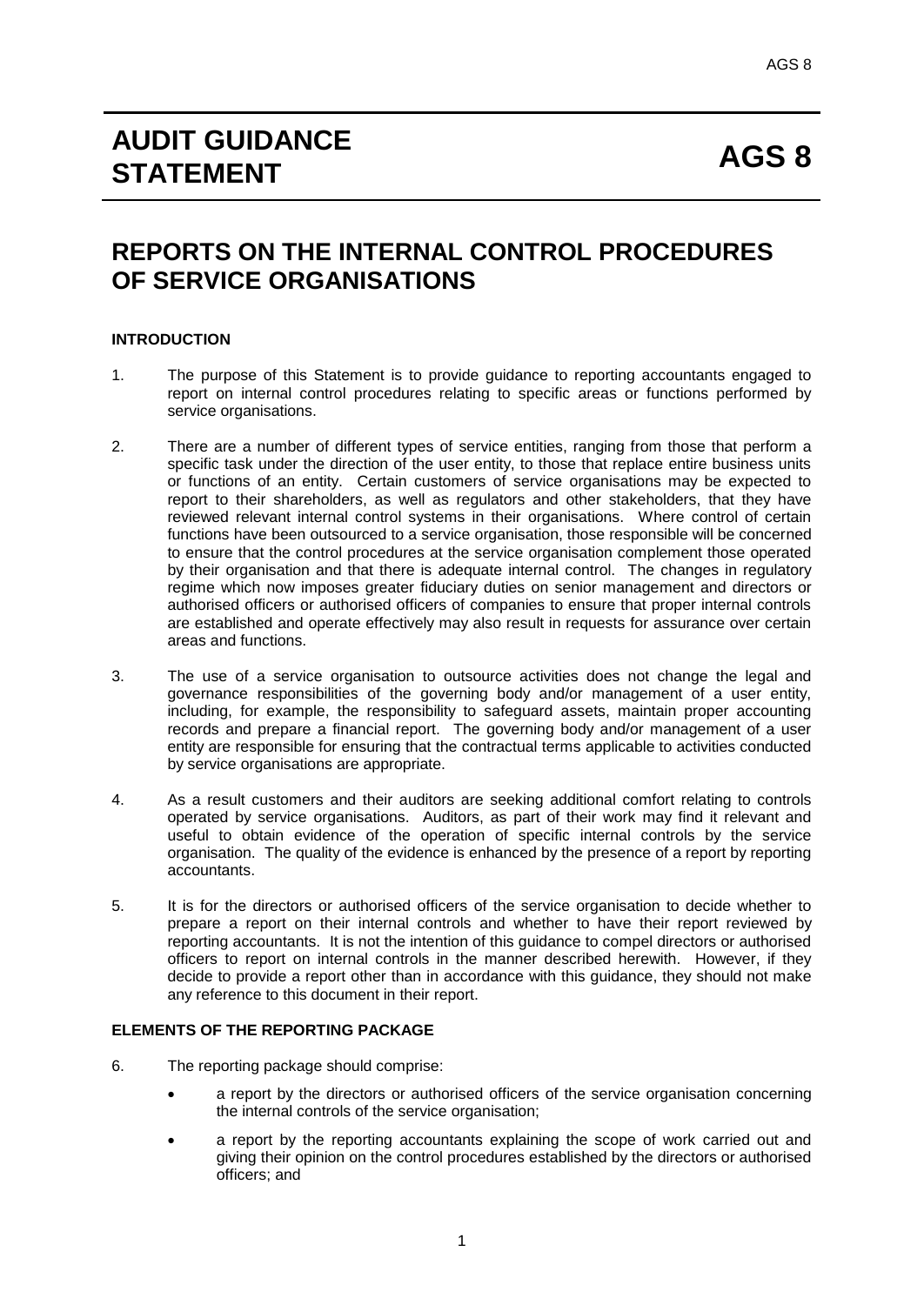an accompanying controls report setting out the control objectives and related control procedures established by the directors or authorised officers in relation to the area or function under review, as well as the tests carried out by the reporting accountants on those control procedures.

# **Report by the directors or authorised officers**

- 7. The directors or authorised officers of the service organisation are responsible for the design, implementation and maintenance of control procedures to ensure that the outsourced functions they provide as a service organisation are properly carried out. The directors or authorised officers are also responsible for the definition of adequate levels of protection in terms of control objectives and for ensuring that these objectives are achieved by the control procedures in place.
- 8. The report prepared by the directors or authorised officers of the service organisation should describe the control objectives and the related control procedures applicable to the area or function under review. The report prepared by the directors or authorised officers of the service organisation, should set out:
	- a statement of responsibility;
	- a general description of the service organisation's activities and its dependence (if any) on fellow group members;
	- the service organisation's control objectives in relation to each area or function under review and the specific procedures designed to control activities, in accordance with the control objectives;
	- details of any significant changes to the objectives and procedures during the period;
	- details of any exception to the above objectives and procedures during the period; and
	- an assertion by the directors or authorised officers that they have reviewed the control objectives and the control procedures in operation.
- 9. An illustrative extract of a possible directors' or authorised officers' report is set out at Appendix 2.
- 10. It would be helpful if material changes in the service organisation's control procedures that may have taken place in the period since any previous report on this type of internal controls are included in the directors' or authorised officers' report.

# **Reports by the reporting accountants**

- 11. The type of engagement to be performed and the related report to be prepared should be established by the service organisation and agreed with the reporting accountant. This section provides guidance on the three types of reports that may be issued:
	- (a) *Type I*

A reporting accountant's report on a service organisation's description of the control procedures on whether such control procedures are fairly described, and the specific control procedures tested operated as described as at a specific date, or during a specified period.

(b) *Type II(A)*

A reporting accountant's report on a service organisation's description of the control procedures on whether such control procedures are fairly described, were suitably designed to achieve the control objectives, and had been in operation as of a specific date.

*Note: Under this report, no assessment of the adequacy or completeness of the control objectives in relation to the risks they were designed to address is performed, nor is*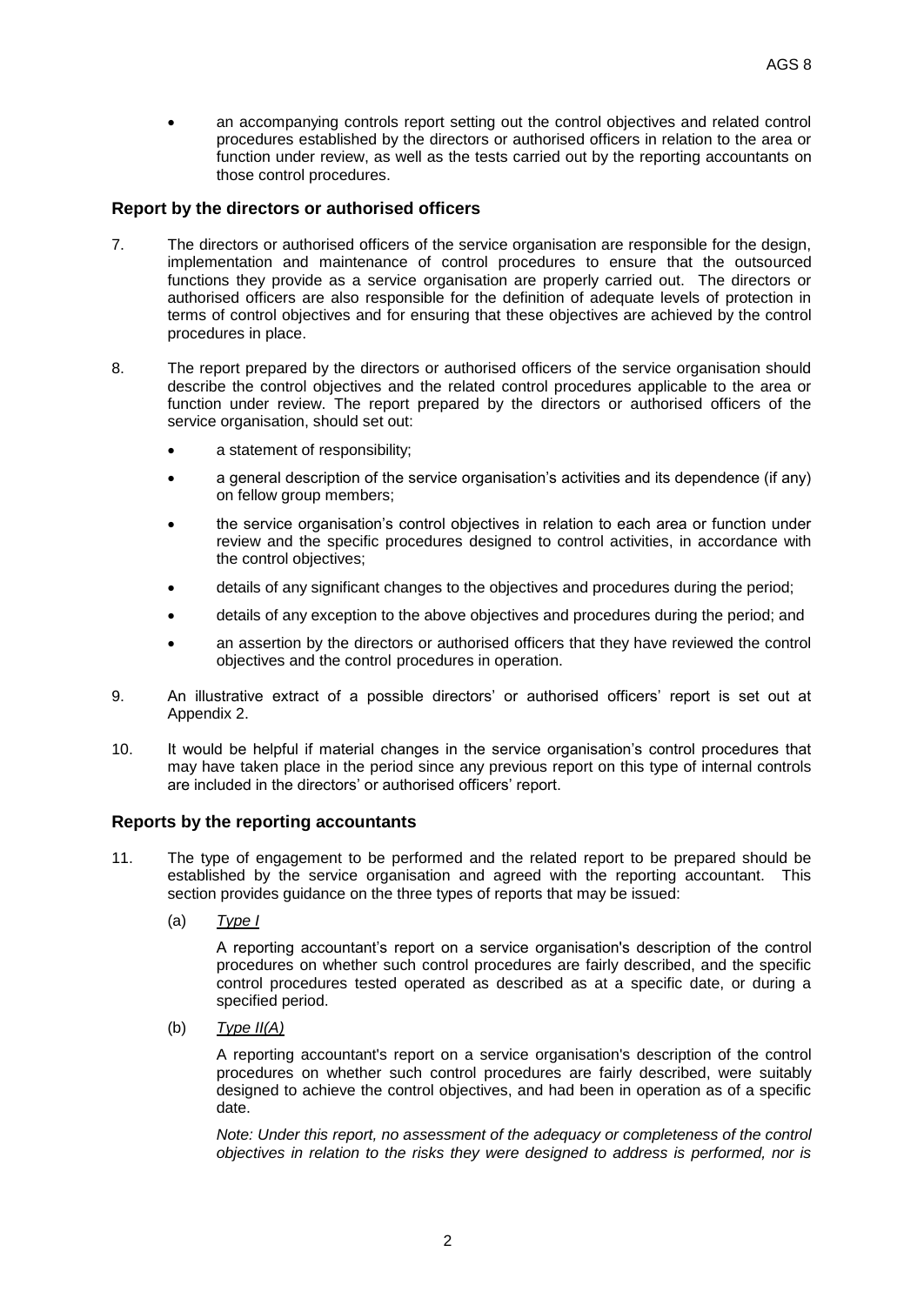*any assessment carried out on whether the control procedures achieve the stated control objectives.*

(c) *Type II(B)*

A reporting accountant's report on a service organisation's description of the control procedures on whether such control procedures are fairly described, were suitably designed to achieve specified control objectives, had been placed in operation as of a specific date, and on whether the controls that were tested were operating with sufficient effectiveness to provide reasonable, but not absolute, assurance that the related control objectives were achieved during the period specified.

- 12. The report by the reporting accountants should be addressed to the directors or authorised officers of the service organisation and will contain the following:
	- a statement that the report is intended for the use of the directors or authorised officers. It may be helpful to acknowledge that they may wish to make it available to third parties. In those circumstances it will generally be appropriate to make reference to the engagement letter which, *inter alia,* limits the liability of the reporting accountant;
	- a statement as to the scope of the report and the reporting accountants' responsibilities;
	- if not included in the directors' or authorised officers' report, a statement that it is the responsibility of the directors or authorised officers to design, implement and maintain the control procedures of the service organisation;
	- a statement that transactions in relation to any particular customer may not have been tested and that the reporting accountant has performed no procedures to evaluate the effectiveness of controls at individual customers;
	- a statement that the testing carried out related to the control procedures of the service organisation and that their relevance to any customer of the service organisation is dependent on their interaction with the control procedures in place at the customer;
	- a statement that all control systems have inherent limitations and accordingly errors and irregularities may occur and not be detected. Also they cannot guarantee protection against fraudulent collusion especially on the part of those holding positions of authority or trust;
	- a statement (if relevant) that the report refers to procedures in place during a historical period and that there is a risk that changes may alter the validity of any conclusions; and
	- additional statements and an opinion specific to each type of report will take one of the following forms:
	- (a) *Type I report*
		- a statement that the reporting accountant has performed tests on specified control procedures to determine whether they have operated as described. The scope of the auditors' work will not include those control procedures identified in the directors' or authorised officers' report which are not capable of objective testing. Specific mention should be made of the fact that the reporting accountants have not performed an assessment of the adequacy or completeness of the control objectives identified by the directors or authorised officers nor whether the control procedures are able to achieve the control objectives which were set;
		- an indication that the purpose of the reporting accountant's engagement was to obtain reasonable assurance about whether (1) the report on control procedures prepared by the service organisation's directors or authorised officers describes fairly, in all material respects, the aspects of the service organisation's control procedures in relation to each area or function under review, and (2) such controls had been placed in operation as of a specific date or for a specified period of time; and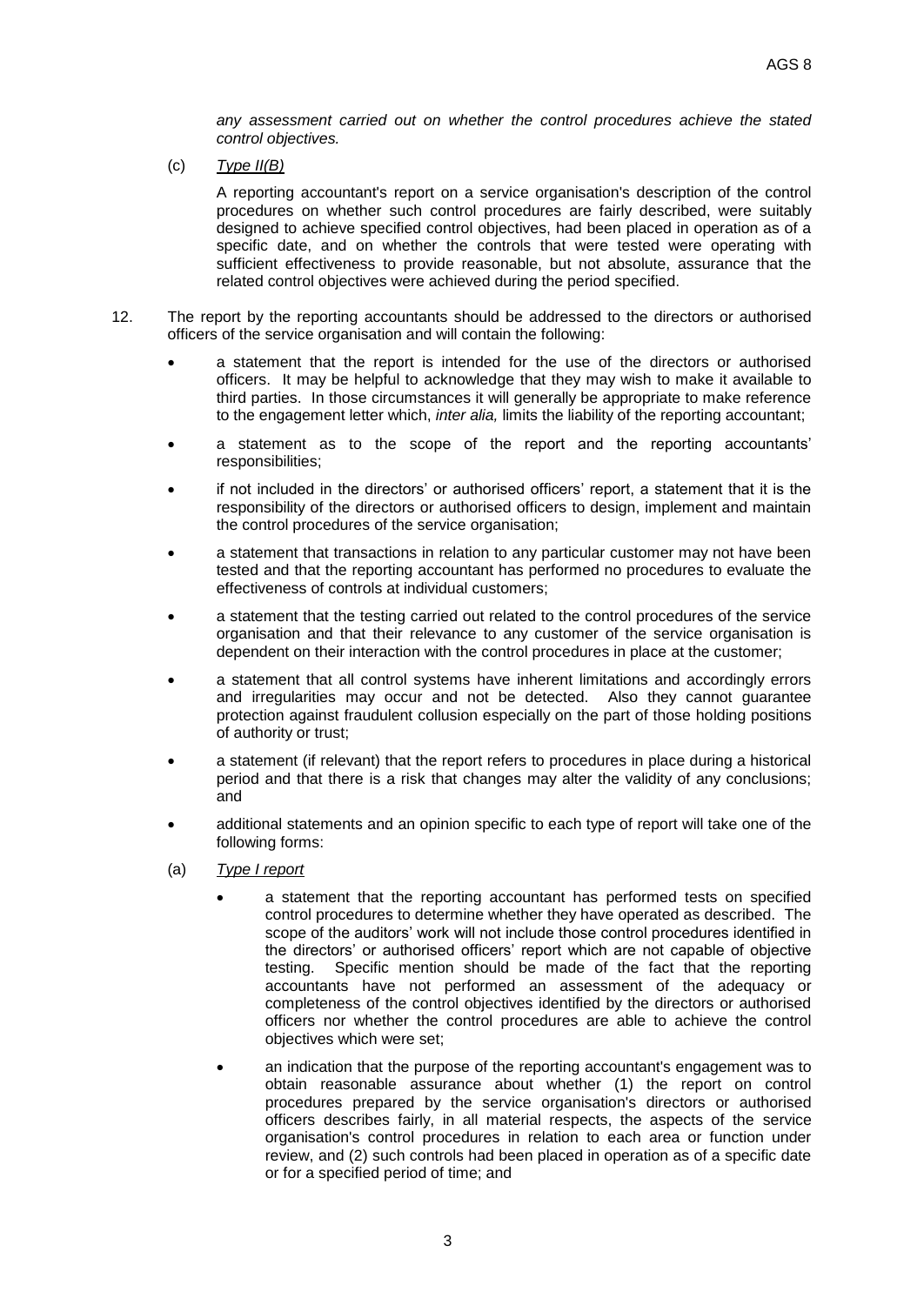- an opinion on whether the control procedures as set out describes fairly, in all material respects, the relevant aspects of the service organisation's controls that had been placed in operation as of a specific date or for a specified period of time, and an opinion in relation to the specific control procedures tested.
- (b) *Typ*e *II(A) report*
	- an indication that the purpose of the reporting accountant's engagement was to obtain reasonable assurance about whether (1) the report on control procedures prepared by the service organisation's directors or authorised officers describes fairly, in all material respects, the aspects of the service organisation's control procedures in relation to each area or function under review, (2) the controls were suitably designed to achieve specified control objectives, and (3) such controls had been placed in operation as of a specific date;
	- a disclaimer of opinion on the operating effectiveness of the control procedures; and
	- an opinion on whether the report on control procedures describes fairly, in all material respects, the relevant aspects of the service organisation's control procedures that had been placed in operation as of a specific date and whether, in the reporting accountant's opinion, the controls were suitably designed to provide reasonable assurance that the specified control objectives would be achieved if those controls were complied with satisfactorily.
- (c) *Type II(B) report*
	- an indication that the purpose of the reporting accountant's engagement was to obtain reasonable assurance about whether (1) the report on control procedures prepared by the service organisation's directors or authorised officers describes fairly, in all material respects, the aspects of the service organisation's control procedures in relation to each area or function under review, (2) the controls were suitably designed to achieve specified control objectives, and (3) such controls had been placed in operation as of a specific date;
	- a statement of the period covered by the reporting accountant's report on the operating effectiveness of the specific control procedures tested;
	- an opinion on whether the description presents fairly, in all material respects, the relevant aspects of the service organisation's control procedures that had been placed in operation as of a specific date and whether, in the reporting accountant's opinion, the control procedures were suitably designed to provide reasonable assurance that the specified control objectives would be achieved if those controls were complied with satisfactorily;
	- an opinion on whether the control procedures that were tested were operating with sufficient effectiveness to provide reasonable, but not absolute, assurance that the related control objectives were achieved during the period specified; and
	- when all of the control objectives listed in the description of control procedures placed in operation are not covered by tests of operating effectiveness, a statement that the reporting accountant does not express an opinion on control objectives not listed in the description of tests performed at the service organisation.
- 13. If the reporting accountant believes that the description is inaccurate or insufficiently complete for user auditors, the reporting accountant's report should so state and should contain sufficient detail to provide user auditors with an appropriate understanding.
- 14. The reporting accountant should consider conditions that come to his or her attention that, in the reporting accountant's judgment, represent significant deficiencies in the design or operation of the service organisation's control procedures that preclude the reporting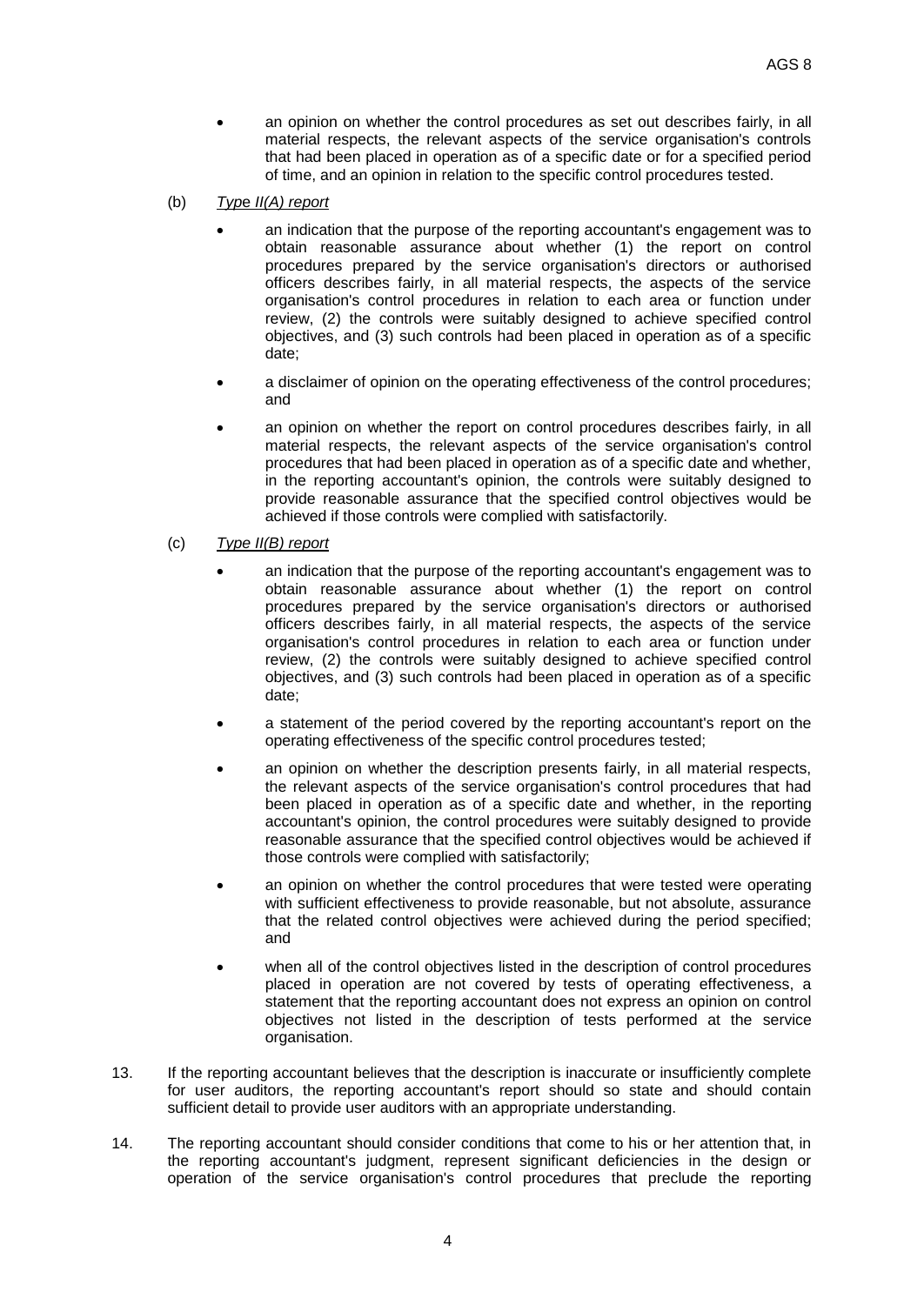accountant from obtaining reasonable assurance that specified control objectives would be achieved. The reporting accountant should also consider whether any other information, irrespective of specified control objectives, has come to his or her attention that causes him or her to conclude (*a*) that design deficiencies exist that could adversely affect the ability to initiate, record, process, or report financial data to user organisations without error, and (*b*) that user organisations would not generally be expected to have controls in place to mitigate such design deficiencies.

15. Illustrative extract of possible Type I, Type II(A) and Type II(B) reports are set out in Appendix  $\mathcal{L}$ 

# **Report of control objectives, procedures and tests summary**

- 16. Accompanying the directors' or authorised officers' report and the reporting accountants' report will be the controls report, which should set out:
	- the control objectives over each area or function under review;
	- the control procedures established by the directors or authorised officers of the service organisation which are intended to achieve the control objectives set; and
	- a description of tests carried out by the reporting accountants on specific service organisation control procedures as appropriate to the type of report issued.
- 17. An illustrative extract of a controls report is set out in Appendix 4.

#### **ENGAGEMENT LETTERS**

- 18. It is important that there should be a clear understanding and agreement between the service organisation and the reporting accountant relating to the scope and purpose of the engagement. The terms of the reporting accountant's engagement should be described in writing and should include:
	- the directors' or authorised officers' and reporting accountants' respective responsibilities for the different elements of the report;
	- the scope of the work that will be performed by the reporting accountant;
	- the agreed use of the report and the extent to which, and the context in which, the report may be made available by the directors or authorised officers to third parties;
	- a reference to the likely need for management representations:
	- an explanation of the inherent limitations of the work; and
	- limitations to the liability of the reporting accountant.
- 19. In particular, reporting accountants should exclude liability in respect of any loss or damage caused by, or arising from fraudulent acts, misrepresentation or wilful default on the part of the company, its directors or authorised officers, employees or agents. The reporting accountant would also exclude liability to third parties or regulators. They would normally obtain a limitation in aggregate of their liability.
- 20. An illustrative extract of a possible engagement letter is set out in Appendix 1.

# **THE REPORTING ACCOUNTANTS' REVIEW**

21. Where reports are referred to as being prepared in accordance with the framework for reporting set out in this Statement, the reporting accountants should plan and perform their work so as to provide a reasonable basis for their opinion. It is not feasible, nor desirable, that reporting accountants examine every transaction, record or control procedure. It is envisaged, however, that it will normally be necessary for the reporting accountants to carry out procedures, the scope and frequency of which they would probably be different as to what would be necessary as part of their statutory or regulatory audit. Professional judgement will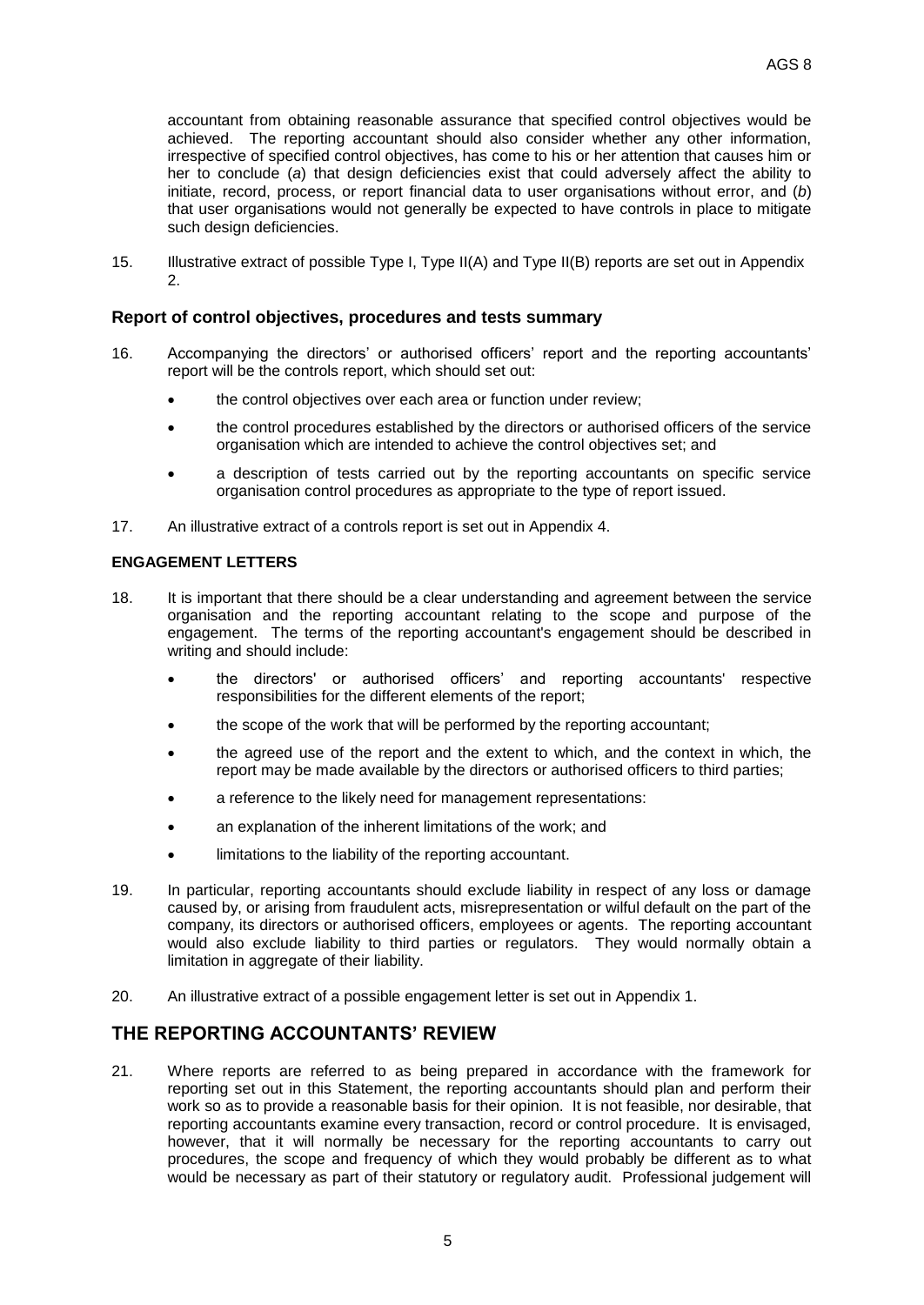be needed to determine the required nature, timing and extent of the tests to be carried out and the reliance, if applicable, on the service organisation's internal audit department.

- 22. The reporting accountants' work should be planned so as to have a reasonable expectation of detecting significant exceptions in respect of the control procedures described by the directors or authorised officers and tested in accordance with the terms of the engagement. The work cannot, however, be expected to detect problems which may be considered significant from the point of view of a user of the report and the scope of the work may mean that all controls relevant to that user may not have been tested.
- 23. The reporting accountants should consider whether the directors' or authorised officers' description of the control procedures in place is consistent with the reporting accountants' own understanding of those control procedures.
- 24. Evidence regarding whether the control procedures have operated may be obtained using any relevant reporting accountants' experience of the service organisation and through:
	- enquiry of the appropriate management and staff personnel;
	- observation of the activities and operations;
	- review of any internal audit or compliance testing results; and
	- **•** inspection of other relevant documents and records.
- 25. The level of work required should also be commensurate with the type of opinion being issued since each report type entails a different level of assurance provided by the reporting accountants. Where a Type II(A) or Type II(B) report is issued, the reporting accountants should have regard to the following additional guidance:
	- (a) *Evaluating Design and Existence*
		- The reporting accountant should evaluate the design effectiveness of the internal controls relating to each area or function under review based on the identified control objectives and procedures. This evaluation is based on whether internal controls at the service organisation have been suitably designed to reduce risk of the specified objectives not being achieved to a low level. Where the reporting accountant is unable to identify internal controls that are designed to provide reasonable assurance about the achievement of the stated objectives, this constitutes a weakness in relation to design.
		- Where the "design and existence" of control procedures are to be reported on, audit procedures generally consist of enquiry, observation, review of documentation and tracing of transactions through the information system. Enquiry alone does not normally provide sufficient audit evidence to express an opinion on the existence of control procedures unless corroborated from more than one source. Usually a walkthrough of the flow of transactions through the information system is required as a minimum.
	- (b) *Testing Operating Effectiveness and Continuity*
		- Tests of operating effectiveness are concerned with how the controls were applied, the consistency with which they were applied, and who applied them. The reporting accountant considers the period of time over which the controls were applied. These tests ordinarily include procedures such as inquiry of appropriate personnel, inspection of relevant documentation, observation of the service organisation's operations, and detailed procedures to substantiate the effective operation of controls. Detailed procedures include re-performance or examination and follow-up of the application of significant control procedures.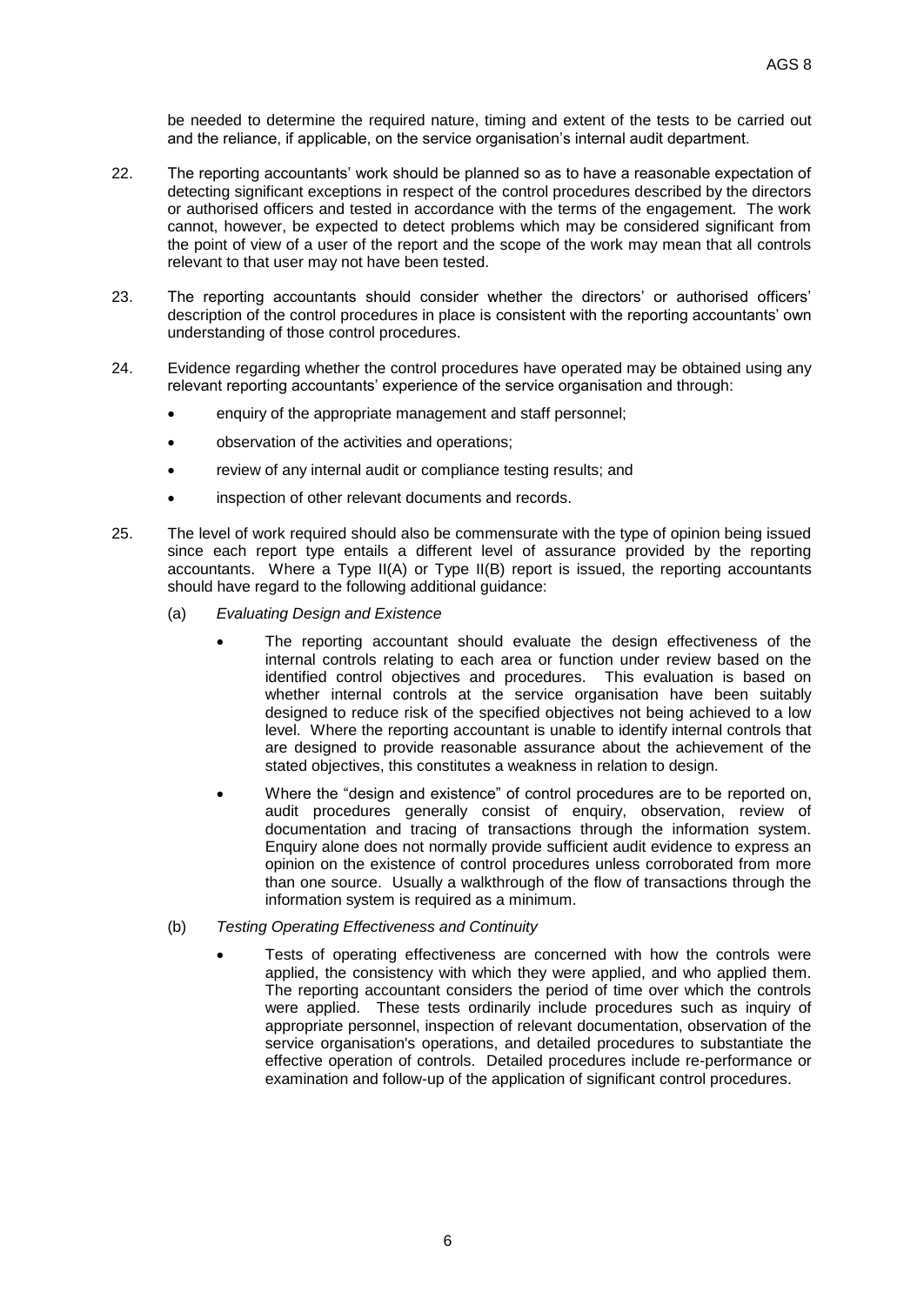# **WRITTEN REPRESENTATIONS**

- 26. The reporting accountants will normally obtain written representations from the service organisation's directors or authorised officers in relation to the report. Matters on which representations may be sought include (where applicable) statements that:
	- the directors or authorised officers acknowledge responsibility for establishing and maintaining appropriate control procedures relating to the area or function under review;
	- the specified control objectives are appropriate;
	- the control procedures as set out in the report by the directors or authorised officers describes fairly, in all material respects, the aspects of the service organisation's control procedures relating to the area or function under review;
	- the controls, as described, had been placed in operation as of a specific date;
	- the directors or authorised officers believe its controls were suitably designed to achieve the specified control objectives;
	- the directors or authorised officers have disclosed to the reporting accountant any significant changes in controls that have occurred since the service organisation's last examination;
	- the directors or authorised officers have disclosed to the reporting accountant all design deficiencies in controls of which it is aware, including those for which management believes the cost of corrective action may exceed the benefits;
	- the directors or authorised officers have disclosed to the reporting accountant any subsequent events that would have a significant effect on user organisations;
	- the directors or authorised officers have disclosed to the reporting accountants details of any fraud or illegal acts, irregularities or uncorrected errors attributable to the service organisation's directors or employees that may affect customers or the service organisation;
	- the directors or authorised officers have informed the reporting accountants of all instances, of which they were aware, when procedures had not operated as designed; and
	- For Type II(B) reports, the reporting accountant should also obtain a written representation from the service organisation's management stating that that the control procedures operated with sufficient effectiveness to ensure that the related control objectives were achieved during the period specified, and that management has disclosed to the reporting accountant all instances, of which it is aware, when controls have not operated with sufficient effectiveness to achieve the specified control objectives.
- 27. The reporting accountants should see the form and context in which their report will be issued to third parties, or referred to, before signing it.
- 28. The reporting accountants will not be responsible for carrying out a review of disclosed systems changes subsequent to the specified date or for the identification of changes not disclosed by management.
- 29. An illustrative extract of a possible written representation from management is set out in Appendix 5.

# **MATERIAL WEAKNESSES**

30. In order that the statement by directors or authorised officers is fairly described, the directors or authorised officers should include in their report a description of any material weaknesses identified which have, in their view, affected whether control procedures are in place, or reduced the effectiveness or have prevented the operation of control procedures, if those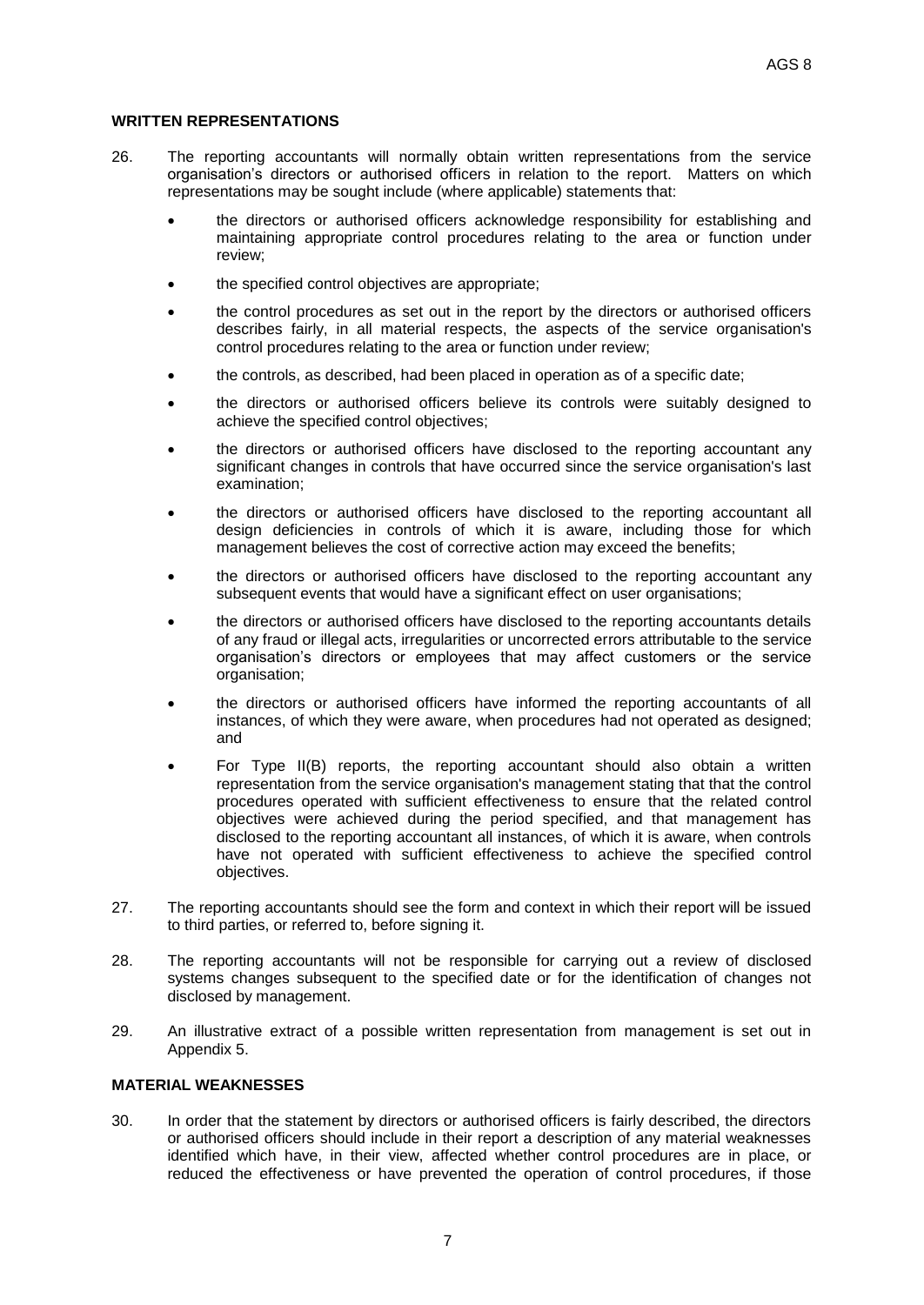weaknesses were not themselves identified and rectified within an appropriate time. It would also be helpful for the status of any corrective action taken by the directors or authorised officers in relation to any reported weakness to be included in their report.

- 31. Where the reporting accountants have become aware of material weaknesses which are inadequately described in the directors' or authorised officers' report, they should qualify their report and provide such a description in their report or a reference to such a description in the directors' or authorised officers' report. The reporting accountants should also refer to any inaccurate or inadequate description of the service organisation's control procedures in the directors' or authorised officers report of which they have become aware.
- 32. On occasions directors or authorised officers may seek to alter control objectives in order to prevent a qualification in the report by the reporting accountants. Reporting accountants should assess carefully the appropriateness of any changes proposed to the directors' or authorised officers' report and the risks arising from this and consider their opinion in the light of that assessment.
- 33. The directors or authorised officers may express their intention to rectify a weakness at some future time. No opinion should be given by the reporting accountants in relation to such an expressed intention and the report by the reporting accountants should specifically state that fact. Reporting accountants may, at the request of the directors or authorised officers, test and report on any corrective action taken in respect of a weakness.

# **EFFECTIVE DATE**

34. This Statement is effective for reporting accountant' reports on internal control procedures of service organisations issued on or after 1 January 2007. Earlier application of this Statement is encouraged.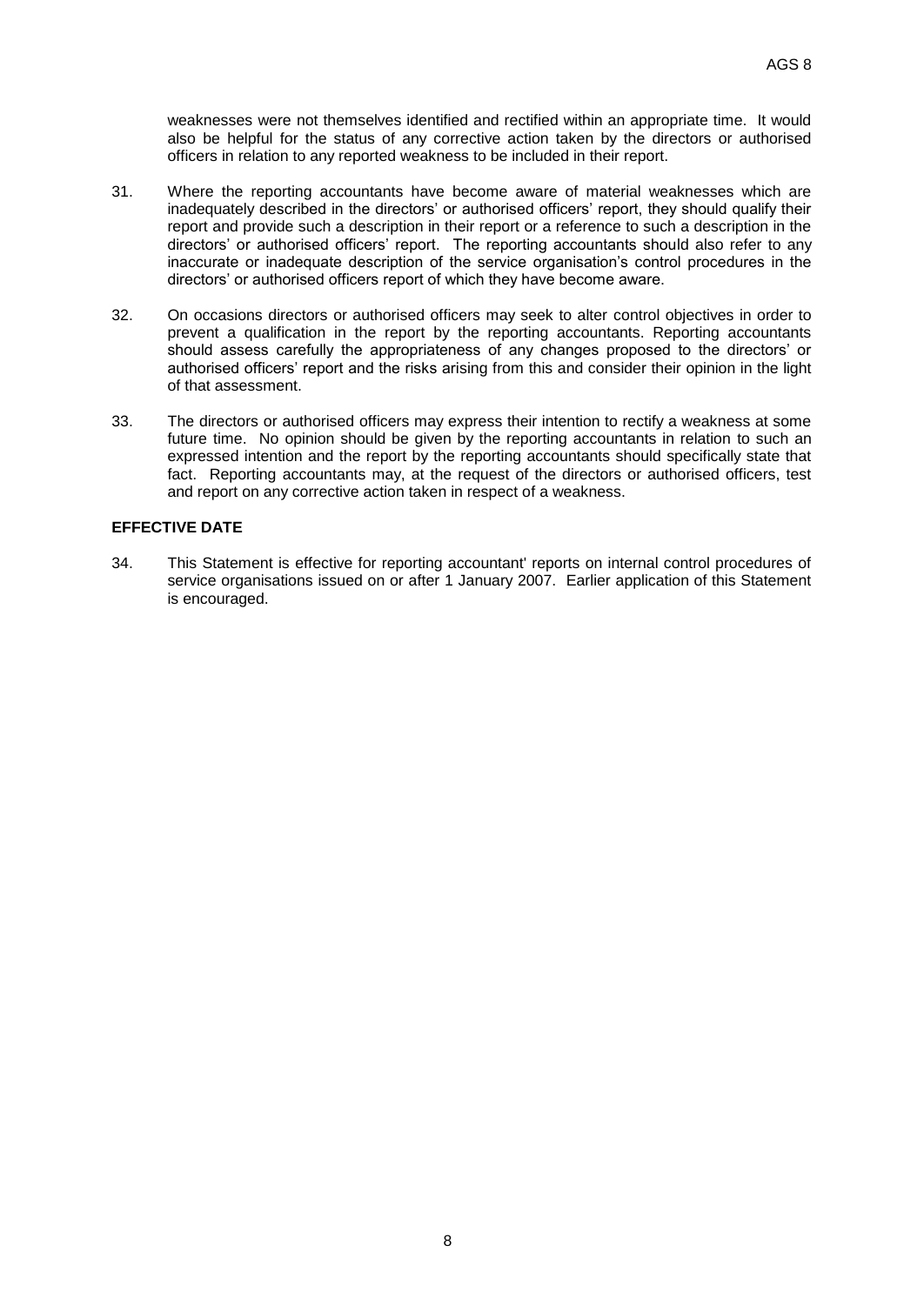# **APPENDIX 1**

# **ILLUSTRATIVE ENGAGEMENT LETTER**

The Directors/authorised officers XYZ Pte Ltd

Dear Sirs

Following our recent meeting when you invited us to report on your report on the  $\_\_$  operations of XYZ Pte Ltd carried out by business units of the company located at as at / throughout the XYZ Pte Ltd carried out by business units of the company located at period from to we are writing to set out our proposed responsibilities, our understanding of the work to be performed and the terms and conditions upon which we offer to perform such work.

# **Respective responsibilities of directors or authorised officers and reporting accountants**

As the directors or authorised officers of XYZ Pte Ltd you are responsible for the design, implementation and maintenance of control procedures that provide adequate levels of protection of customers' assets and records to ensure that all transactions are properly recorded. You are also responsible for the definition of adequate levels of protection in terms of control objectives and for ensuring that these objectives are achieved by the control procedures in place. You will describe the control objectives and the related control procedures in a report. It is our responsibility to form an independent opinion on whether you have fairly described the control procedures and:

*[If issuing a Type I report]*

On whether the specific control procedures which we tested operated as described and to report to you. We shall not report on any opinions or assertion by you on the effectiveness of objectives, policies and procedures.

OR

 *[If issuing a Type II(A) report]* On whether the specific control procedures were suitably designed to achieve the control objectives, and had been in operation as of a specific date.

OR

*[If issuing a Type II(B) report]*

On whether the specific control procedures were suitably designed to achieve specified control objectives, on whether they had been placed in operation as of a specific date, and on whether the controls that were tested were operating with sufficient effectiveness to provide reasonable, but not absolute, assurance that the related control objectives were achieved during the period specified.

#### **Scope of work**

The work we shall perform will be conducted in accordance with the framework set out in Audit Guidance Statement 8 "*Reports on the Internal Control Procedures of Service Organisations*", issued by the Institute of Singapore Chartered Accountants. Our work will [if applicable] include enquiries of management together with tests of certain specific control procedures which will be set out in the attachment to our report. Our work will be planned in advance. [In developing our plan we shall liaise with your Internal Audit Department to ensure that our work is properly coordinated with theirs.]

We shall not be responsible for a review of changes to control procedures beyond the period reported upon or for the identification of changes not disclosed by management.

#### **Use of report**

Our report will be addressed to you as directors or authorised officers of the company, although we understand that you may wish to make the report available to customers using the company's services, and we consent to the report being provided to them on request for their information but without liability to them on our part. You agree not to use our report, or make references to it, in material disseminated to the general public without our express written permission. In any case where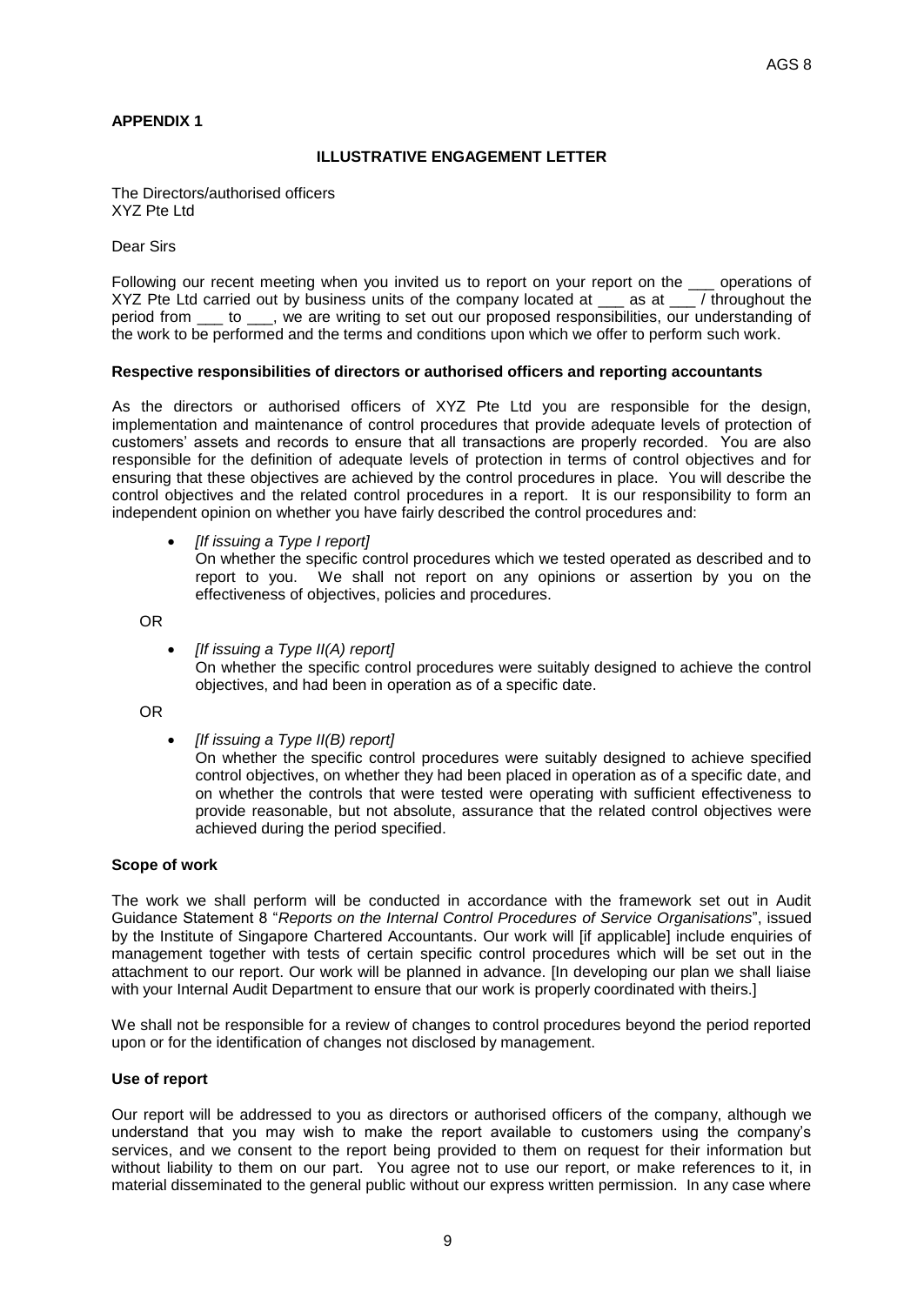marketing literature is prepared which will refer either to us or our report, you will seek our consent to those references in advance and we reserve the right to refuse.

#### **Management representations**

We may seek written representations from management in relation to matters for which independent corroboration is not available. We will also seek confirmation from you that any significant matters of which we should be aware have been brought to our attention.

#### **Limitations of work**

Control procedures designed to address specified control objectives are subject to inherent limitations and, accordingly, errors or irregularities may occur and not be detected. Such procedures cannot guarantee protection against fraudulent collusion especially on the part of those holding positions of authority or trust. Furthermore our opinion will be based on historical information and the projection of any information or conclusions, contained in our opinion or the attached report, to any future periods is subject to the risk that changes in procedures or circumstances may alter their validity. We shall not assess whether the control procedures achieve the control objectives which were set.

#### **Fees**

Our fees will be based on the degree of skill involved, the experience of staff engaged and the time necessarily occupied on the work.

#### **Exclusion and Limitation of Liability**

We shall use reasonable skill and care in the provision of the services set out in this letter.

We shall not under any circumstances be liable for damages or for losses that are not a direct result of breach of contract or negligence on our part in respect of services provided in connection with or arising out of the engagement set out in this letter (or any variation or addition thereto) or for any consequential losses or loss of profits of whatsoever nature, and in any event, the liability of [Firm ABC Partners], its partners and staff (whether in contract, negligence or otherwise) shall in no circumstances exceed the fees paid specifically for the work in question which allegedly entailed a breach of contract or negligence on our part.

In no event shall [Firm ABC Partners], its partners, or employees be liable for any loss, damage, cost or expense arising in any way from or in connection with the fraudulent acts or omissions, or any misrepresentation or any other default on the part of the directors or authorised officers, employees or agents of the XYZ Pte Ltd.

Without derogating from the aforesaid provisions:

- (a) We shall not under any circumstances whatsoever be liable to any third party whether or not they are shown a copy of any work that we do pursuant to the terms of our engagement and whether or not we have consented to such work being shown to them, save and except where we have specifically agreed in writing to accept such liability; and
- (b) Any legal proceedings against [Firm ABC Partners], its partners or employees arising from or in connection with the engagement set out in this letter (or any variation or addition thereto) must be formally commenced within one year from the date when the party bringing the proceedings becomes aware, or ought reasonably to have become aware of the facts which give rise to the liability alleged and in any event, not later than 3 years after any alleged breach of contract, negligence or other act or omission.

#### **Third party rights**

The Contracts (Rights of Third Parties) Act, Chapter 53B of Singapore (the "Act"), shall not under any circumstances apply to the contract formed by this engagement letter and any person who is not a party to this contract (whether or not such person shall be named, referred to, or otherwise identified in, or form part of a class of persons so named, referred to or identified in, this engagement letter) shall have no right whatsoever under the Act to enforce the contract formed by this engagement letter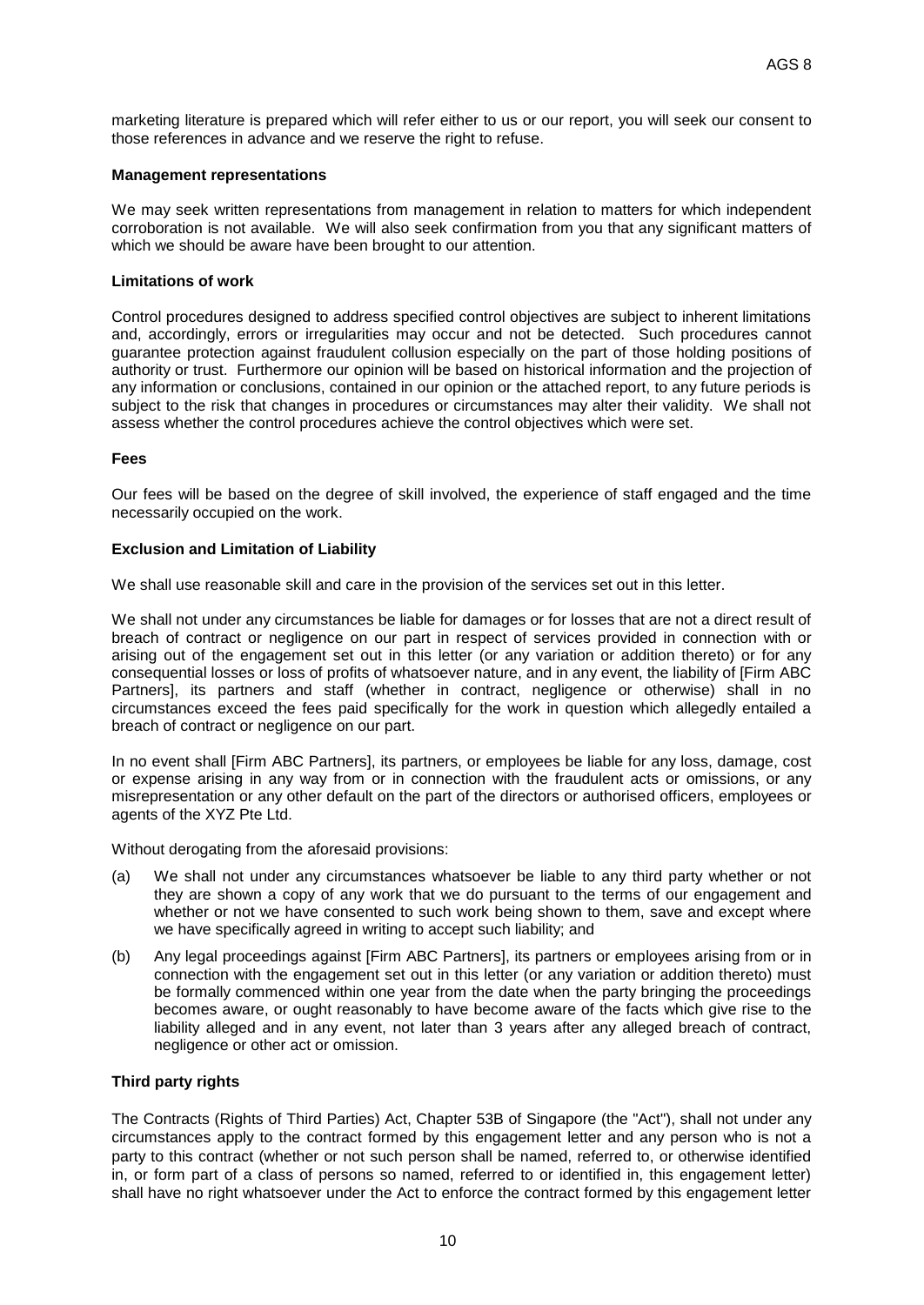or any of its terms and the parties to this letter do not intend for any term of the contract formed by this engagement letter to be enforceable by any third party.

# **Acknowledgement and Acceptance**

We shall be obliged if you will acknowledge receipt and your acceptance of this letter by \_\_\_.

Yours faithfully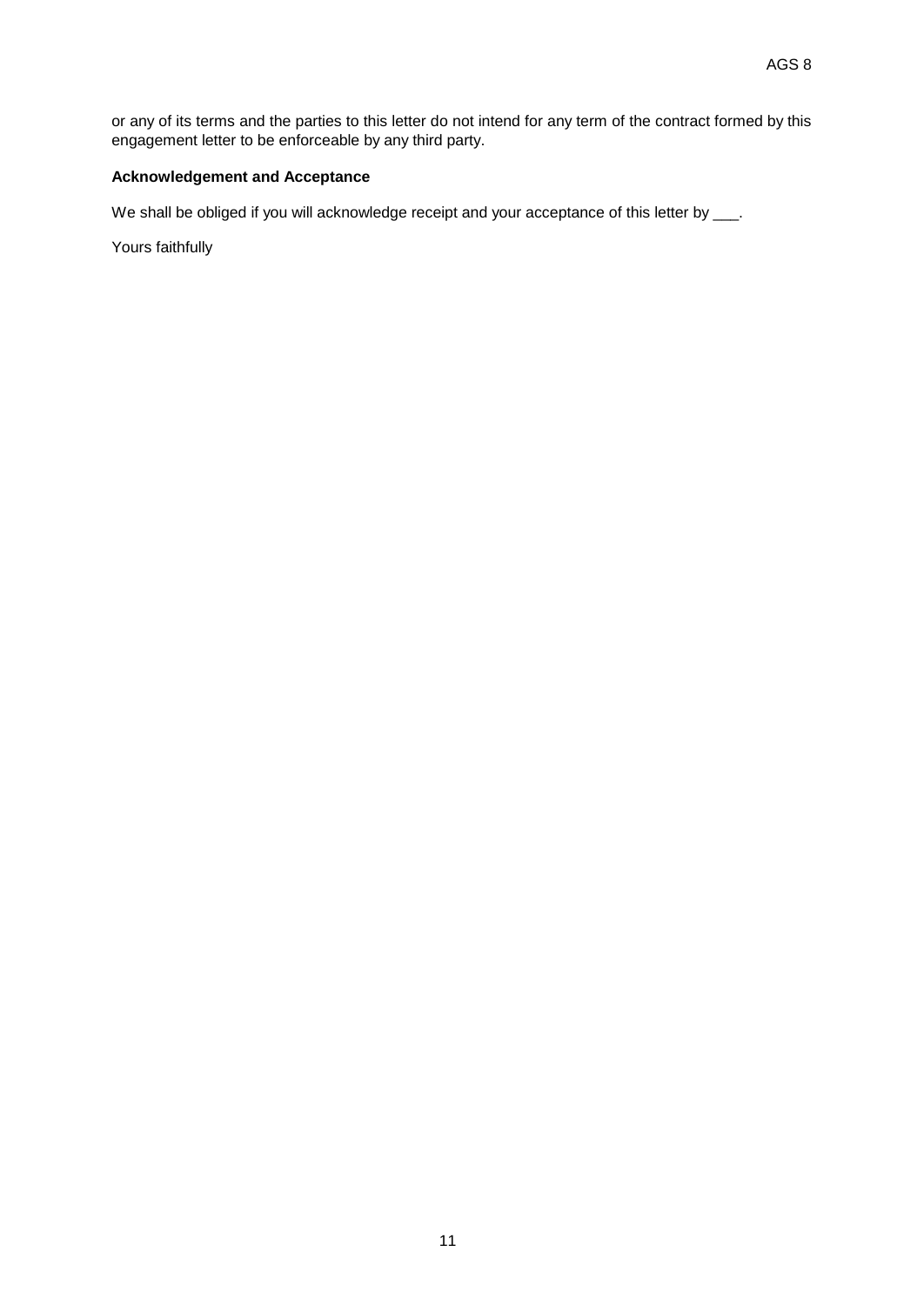# **APPENDIX 2**

# **ILLUSTRATIVE REPORT BY THE DIRECTORS/AUTHORISED OFFICERS OF XYZ PTE LTD**

As the directors or authorised officers of XYZ Pte Ltd we are responsible for:

- (a) the identification of control objectives relating to [the area or function under review].
- (b) the design, implementation and maintenance of control procedures to ensure with reasonable assurance on an ongoing basis that the control objectives are achieved.

In carrying out these responsibilities we have regard not only to the interest of customers but also to those of the owners of the business and the general effectiveness and efficiency of the relevant operations.

We have reviewed the control objectives and procedures in operation.

We set out in the attached controls report the relevant control objectives together with the specific control procedures which were operating as described to meet each of these objectives during the  $period$  \_\_\_ to \_\_\_.

*[Where applicable] Since the end of the last reporting period, there were significant changes made to the control procedures pertaining to [the area or function under review]. These changes are set out in the attached controls report/as follows:*

- *xxxx*
- *xxxx*

Signed on behalf of [the service organisation]

\_\_\_\_\_\_\_\_\_\_\_\_\_\_\_\_\_\_\_\_\_\_\_\_\_\_\_\_\_\_

**Name Position Date**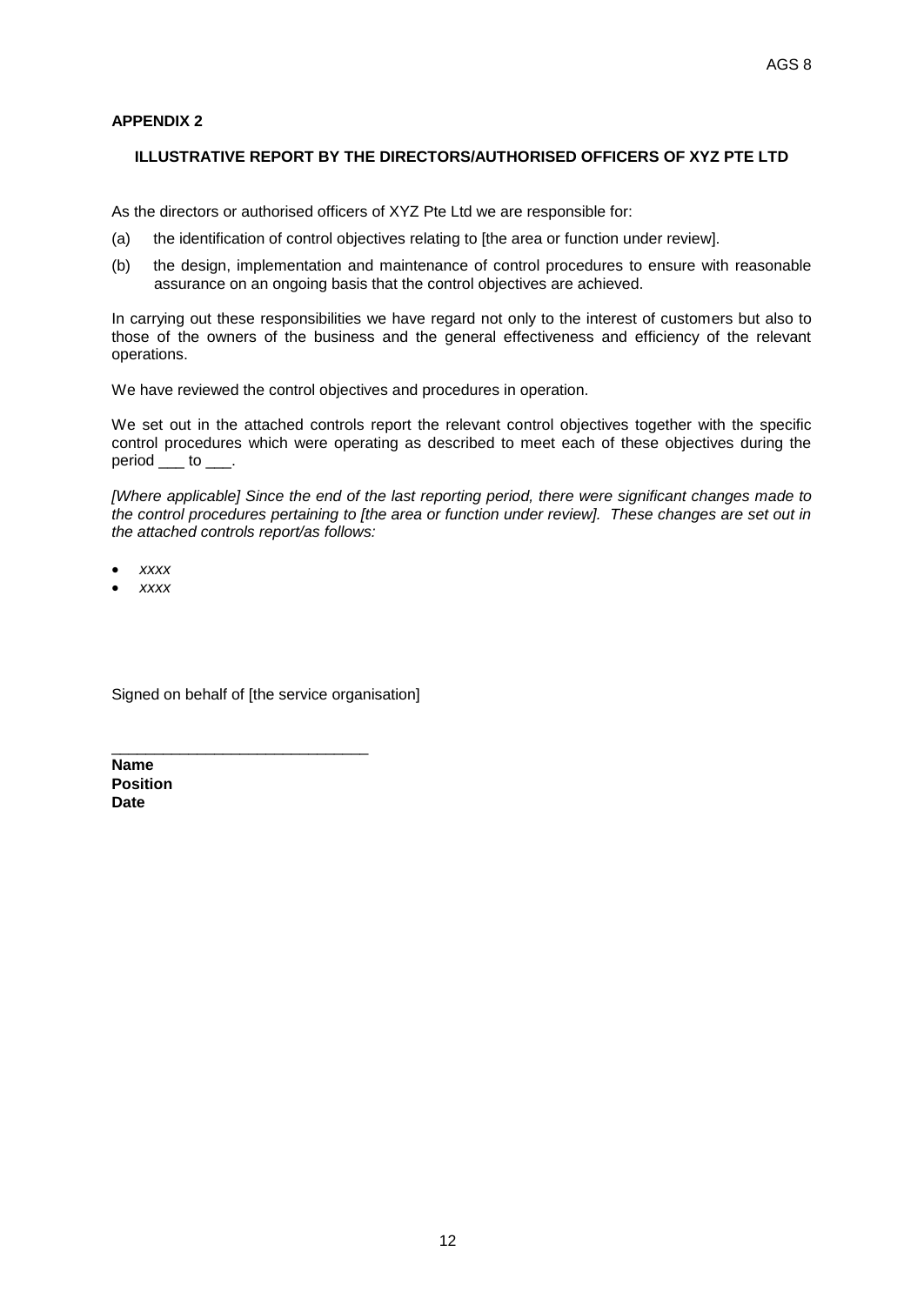# **APPENDIX 3(a)**

# **ILLUSTRATIVE TYPE I REPORT BY THE REPORTING ACCOUNTANT TO THE DIRECTORS/AUTHORISED OFFICERS OF XYZ PTE LTD**

#### **Use of this report**

This report is intended solely for use of the directors or authorised officers of XYZ Pte Ltd and, without giving rise to any liability or duty to them on our part for the information of third parties to whom the directors or authorised officers may provide this report. The attention of such persons are drawn to the engagement letter dated \_\_\_ which includes the limitation of liability of the reporting accountants.

#### **Respective responsibilities of directors or authorised officers and reporting accountants**

Your responsibilities as directors or authorised officers are set out in the accompanying report by directors or authorised officers. It is our responsibility to form an independent opinion, based on the work that we carried out, and to report our opinion to you as directors or authorised officers of XYZ Pte Ltd.

#### **Basis of opinion**

We have reviewed the accompanying report describing the control procedures relating to the [area or function under review] of XYZ Pte Ltd.

Our review included procedures to obtain reasonable assurance about whether the accompanying report on control procedures as prepared by the directors or authorised officers describes fairly, in all material respects, the aspects of XYZ Pte Ltd's control procedures in relation to the [area or function under review], and that such control procedures were in operation as at\_\_\_\_\_\_\_. Our review was performed in accordance with the Audit Guidance Statement 8 "*Reports on the Internal Control Procedures of Service Organisations*" issued by the Institute of Singapore Chartered Accountants and included those procedures we considered necessary in the circumstances to obtain a reasonable basis for rendering our opinion.

We have not performed an assessment of the adequacy or completeness of the control objectives in relation to the risks they are designed to address nor have we assessed whether the control procedures achieve the control objectives which were set. Our opinion relates solely to the control procedures which we tested and not to any other.

We did not perform procedures to determine the operating effectiveness of controls for any period. Accordingly, we do not express any opinion on the operating effectiveness of any aspects of XYZ Pte Ltd's controls, individually or otherwise.

Our tests did not include tests of transactions in respect of any particular customer. They were restricted to the procedures of XYZ Pte Ltd's activities carried out and their relevance to any individual customer is dependent on their interaction with the particular procedures and other circumstances of that customer.

Control procedures designed to address specified control objectives are subject to inherent limitations and, accordingly, errors or irregularities may occur and not be detected. Such procedures cannot guarantee protection against fraudulent collusion especially on the part of those holding positions of authority or trust. Furthermore, this opinion is based on historical information and the projection of any information or conclusions in the attached report to any future periods would be inappropriate.

#### **Opinion**

Based on the above, in our opinion:

- (a) the accompanying controls report describes fairly, in all material respects, the control procedures in place as of \_\_\_\_; and
- (b) the specific control procedures that we tested as set out in the accompanying controls report operated as described as at \_\_\_.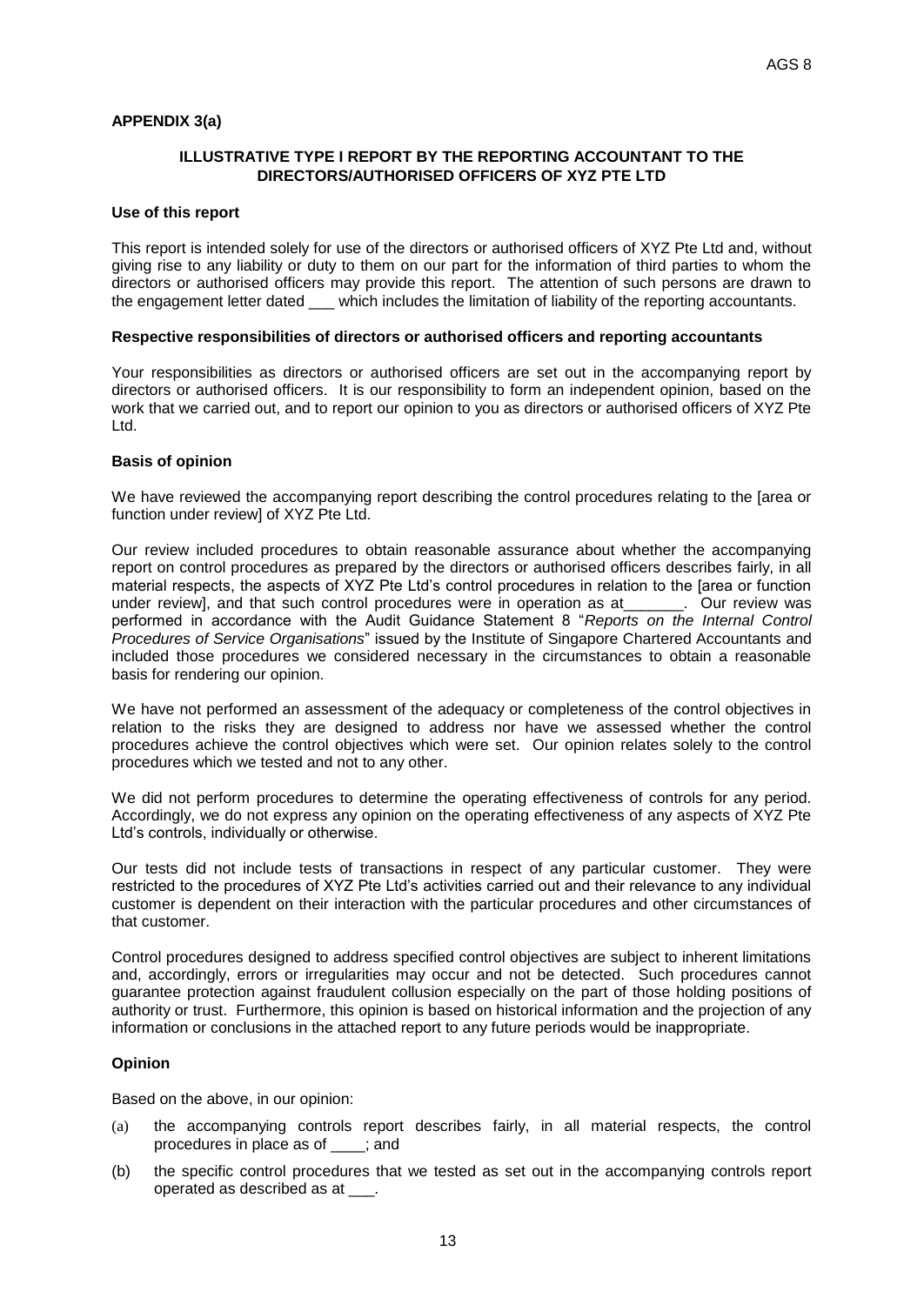# **Signature**

Chartered Accountants Singapore

Date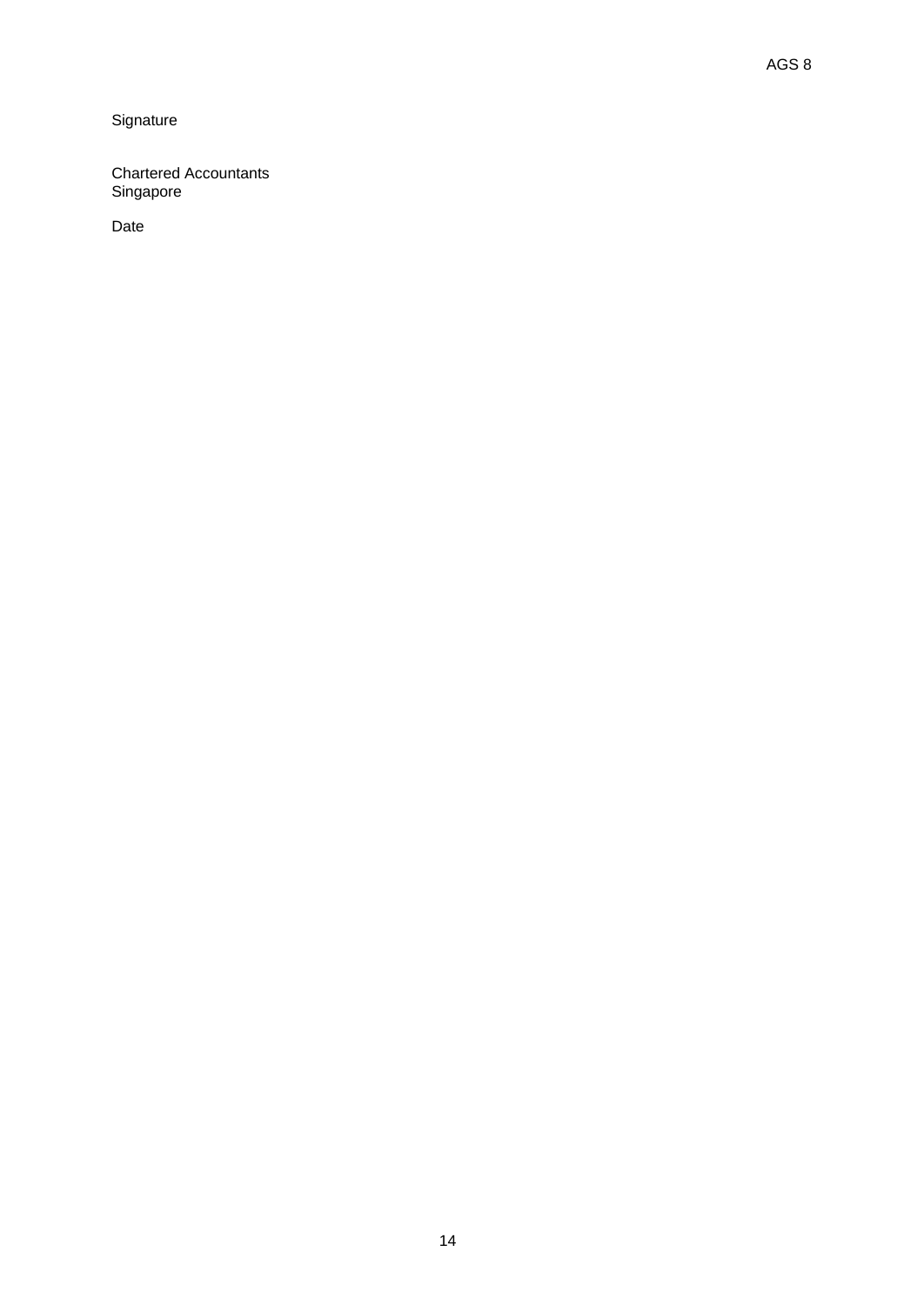# **APPENDIX 3(b)**

#### **ILLUSTRATIVE TYPE II(A) REPORT BY THE REPORTING ACCOUNTANT TO THE DIRECTORS/AUTHORISED OFFICERS OF XYZ PTE LTD**

#### **Use of this report**

This report is intended solely for use of the directors or authorised officers of XYZ Pte Ltd and, without giving rise to any liability or duty to them on our part for the information of third parties to whom the directors or authorised officers may provide this report. The attention of such persons are drawn to the engagement letter dated \_\_\_ which includes the limitation of liability of the reporting accountants.

#### **Respective responsibilities of directors or authorised officers and reporting accountants**

Your responsibilities as directors or authorised officers are set out in the accompanying report by directors or authorised officers. It is our responsibility to form an independent opinion, based on the work that we carried out, and to report our opinion to you as directors or authorised officers of XYZ Pte Ltd.

#### **Basis of opinion**

We have reviewed the accompanying report describing the control procedures relating to the [area or function under review] of XYZ Pte Ltd.

Our review included procedures to obtain reasonable assurance about whether the accompanying report on control procedures as prepared by the directors or authorised officers describes fairly, in all material respects, the aspects of XYZ Pte Ltd's control procedures in relation to the [area or function under review], the controls as described were suitably designed to achieve the control objectives specified, if those controls were complied with satisfactorily, and such controls had been placed in operation as of . Our review was performed in accordance with the Audit Guidance Statement 8 "*Reports on the Internal Control Procedures of Service Organisations*" issued by the Institute of Singapore Chartered Accountants and included those procedures we considered necessary in the circumstances to obtain a reasonable basis for rendering our opinion.

We did not perform procedures to determine the operating effectiveness of controls for any period. Accordingly, we do not express any opinion on the operating effectiveness of any aspects of XYZ Pte Ltd's controls, individually or otherwise.

Our tests did not include tests of transactions in respect of any particular customer. They were restricted to the line procedures of XYZ Pte Ltd's activities carried out at the specified business units and their relevance to any individual customer is dependent on their interaction with the particular procedures and other circumstances of that customer.

Control procedures designed to address specified control objectives are subject to inherent limitations and, accordingly, errors or irregularities may occur and not be detected. Such procedures cannot guarantee protection against fraudulent collusion especially on the part of those holding positions of authority or trust. Furthermore, this opinion is based on historical information and the projection of any information or conclusions in the attached report to any future periods would be inappropriate.

#### **Opinion**

Based on the above, in our opinion:

- (a) the accompanying controls report describes fairly, in all material respects, the control procedures that had been placed in operation as of \_\_\_; and
- (b) the controls, as described, are suitably designed to provide reasonable assurance that the specified control objectives would be achieved if the described controls were complied with satisfactorily.

**Signature**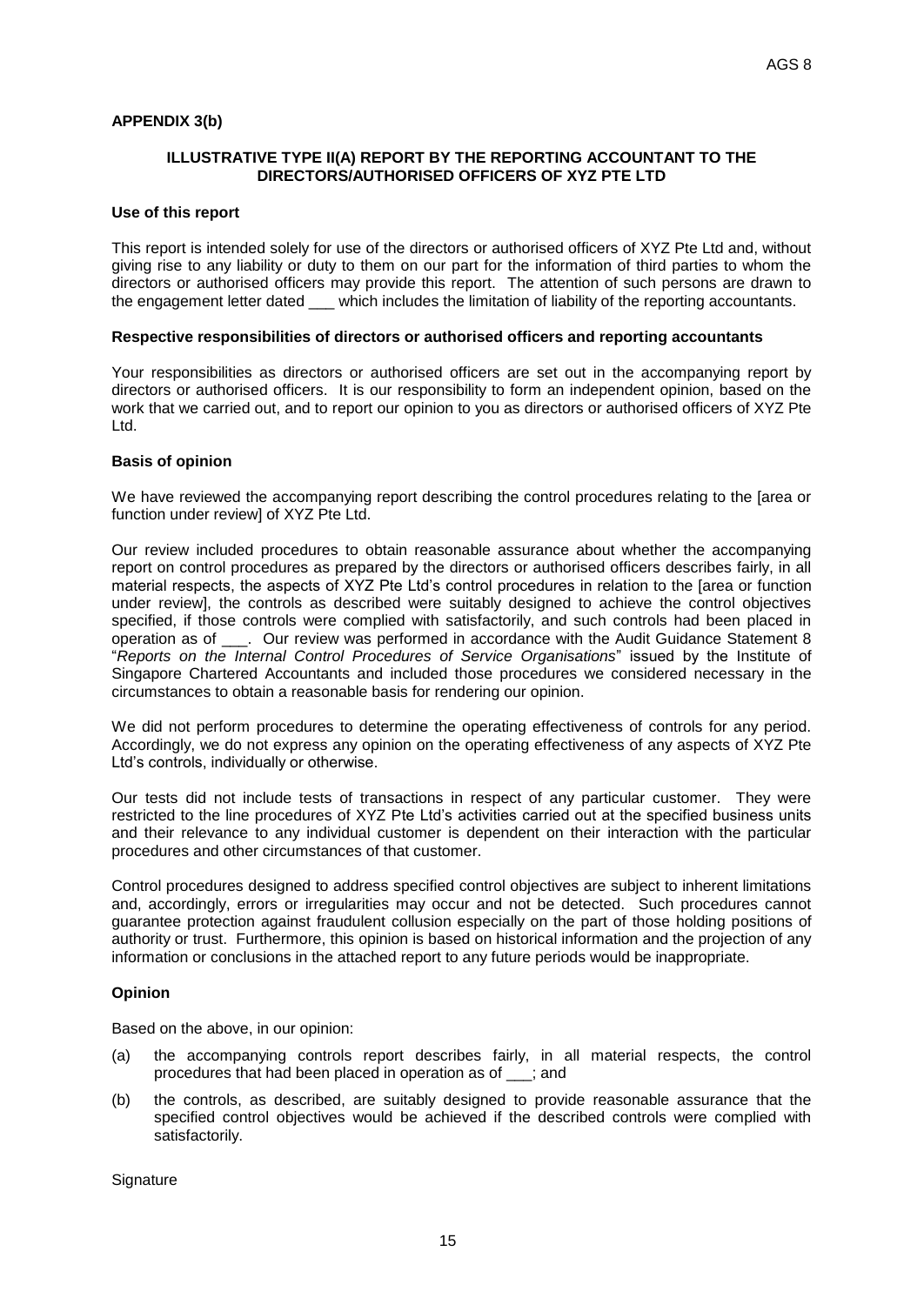Chartered Accountants Singapore

Date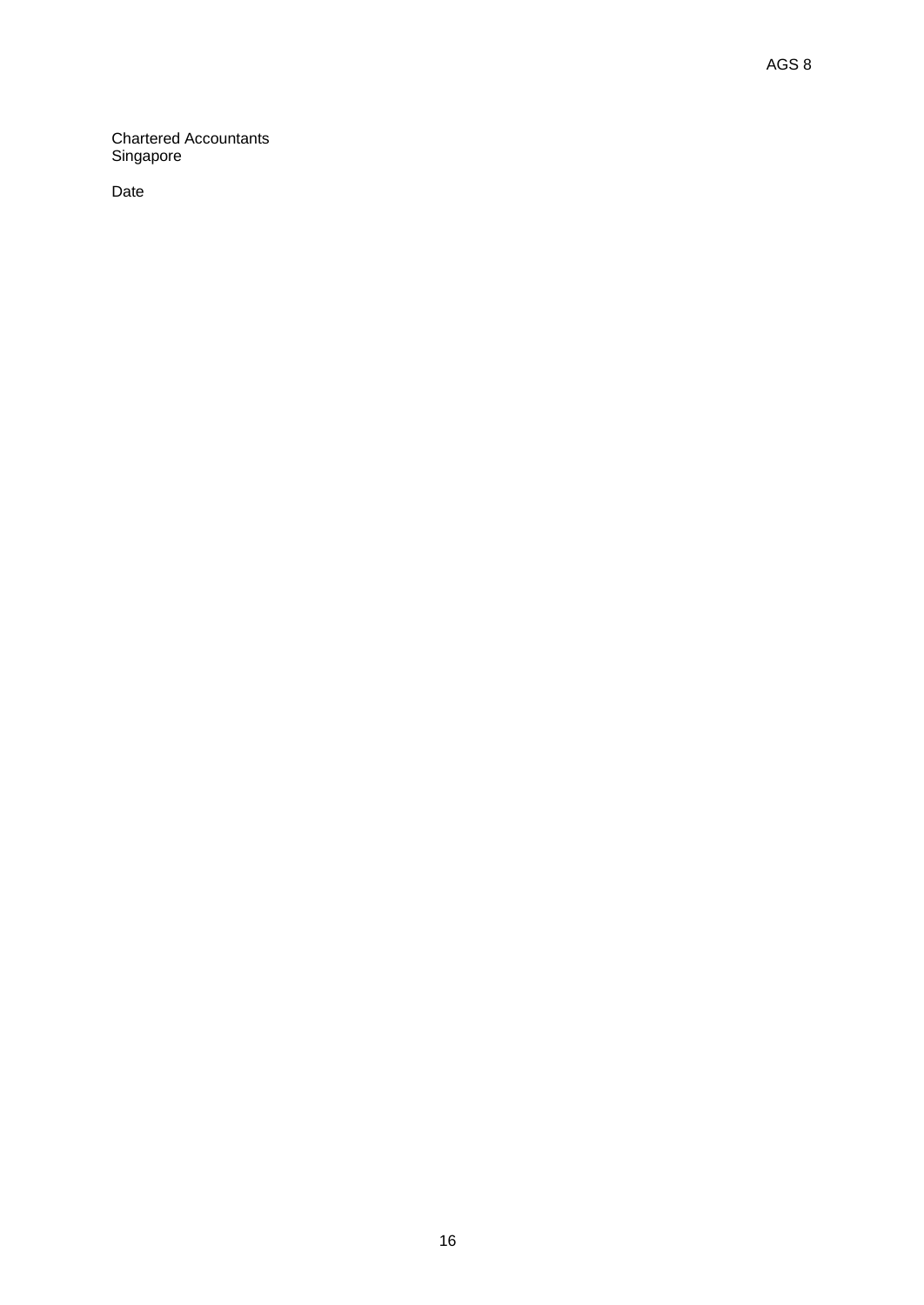# **APPENDIX 3(c)**

# **ILLUSTRATIVE TYPE II(B) REPORT BY THE REPORTING ACCOUNTANT TO THE DIRECTORS/AUTHORISED OFFICERS OF XYZ PTE LTD**

#### **Use of this report**

This report is intended solely for use of the directors or authorised officers of XYZ Pte Ltd and, without giving rise to any liability or duty to them on our part for the information of third parties to whom the directors or authorised officers may provide this report. The attention of such persons are drawn to the engagement letter dated \_\_\_ which includes the limitation of liability of the reporting accountants.

#### **Respective responsibilities of directors or authorised officers and reporting accountants**

Your responsibilities as directors or authorised officers are set out in the accompanying report by directors or authorised officers. It is our responsibility to form an independent opinion, based on the work that we carried out, and to report our opinion to you as directors or authorised officers of XYZ Pte Ltd.

#### **Basis of opinion**

We have reviewed the accompanying report describing the control procedures relating to the [area or function under review] of XYZ Pte Ltd.

Our review included procedures to obtain reasonable assurance about whether the accompanying report on control procedures as prepared by the directors or authorised officers describes fairly, in all material respects, the aspects of XYZ Pte Ltd's control procedures in relation to the [area or function under review], the controls as described were suitably designed to achieve the control objectives specified, if those controls were complied with satisfactorily, and such controls had been placed in operation as of . Our review was performed in accordance with the Audit Guidance Statement 8 "*Reports on the Internal Control Procedures of Service Organisations*" issued by the Institute of Singapore Chartered Accountants and included those procedures we considered necessary in the circumstances to obtain a reasonable basis for rendering our opinion.

In addition to the procedures we considered necessary to render our opinion as expressed in the previous paragraph, we applied tests to specific controls, listed in the accompanying report on control objectives, procedures and tests summary, to obtain evidence about their effectiveness in meeting the stated control objectives.

The relative effectiveness and significance of specific controls at XYZ Pte Ltd and their effect on assessments of control risk at user organisations are dependent on their interaction with the controls and other factors present at individual user organisations. We have performed no procedures to evaluate the effectiveness of controls at individual user organisations.

Our tests did not include tests of transactions in respect of any particular customer. They were restricted to the line procedures of XYZ Pte Ltd's activities carried out at the specified business units and their relevance to any individual customer is dependent on their interaction with the particular procedures and other circumstances of that customer.

The description of controls at XYZ Pte Ltd is as of \_\_\_, and information about the tests of the operating effectiveness of specific controls covers the period from to the potential effectiveness of specific controls at the XYZ Pte Ltd is subject to inherent limitations and, accordingly, errors or irregularities may occur and not be detected. Such procedures cannot guarantee protection against fraudulent collusion especially on the part of those holding positions of authority or trust. Furthermore, this opinion is based on historical information and the projection of any information or conclusions in the attached report to any future periods would be inappropriate.

#### **Opinion**

Based on the above, in our opinion: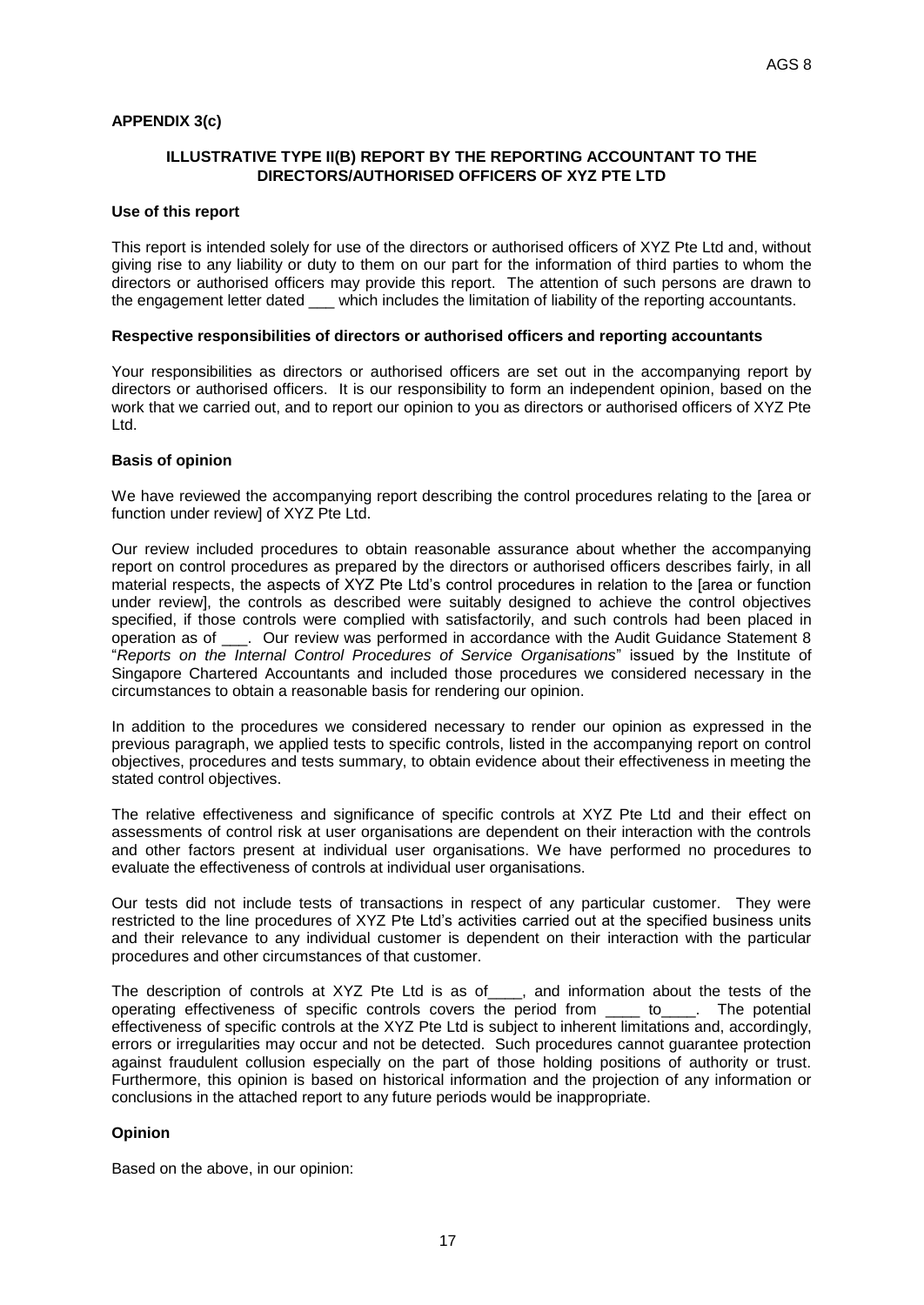- (a) the accompanying controls report describes fairly, in all material respects, the control procedures that had been placed in operation as of \_\_\_;
- (b) the controls, as described, are suitably designed to provide reasonable assurance that the specified control objectives would be achieved if the described controls were complied with satisfactorily; and
- (c) the control procedures that were tested as set out in the accompanying controls report were operating with sufficient effectiveness to provide reasonable, but not absolute, assurance that the control objectives as specified were achieved during the period from \_\_\_\_\_ to \_\_\_\_\_\_.

**Signature** 

Chartered Accountants Singapore

Date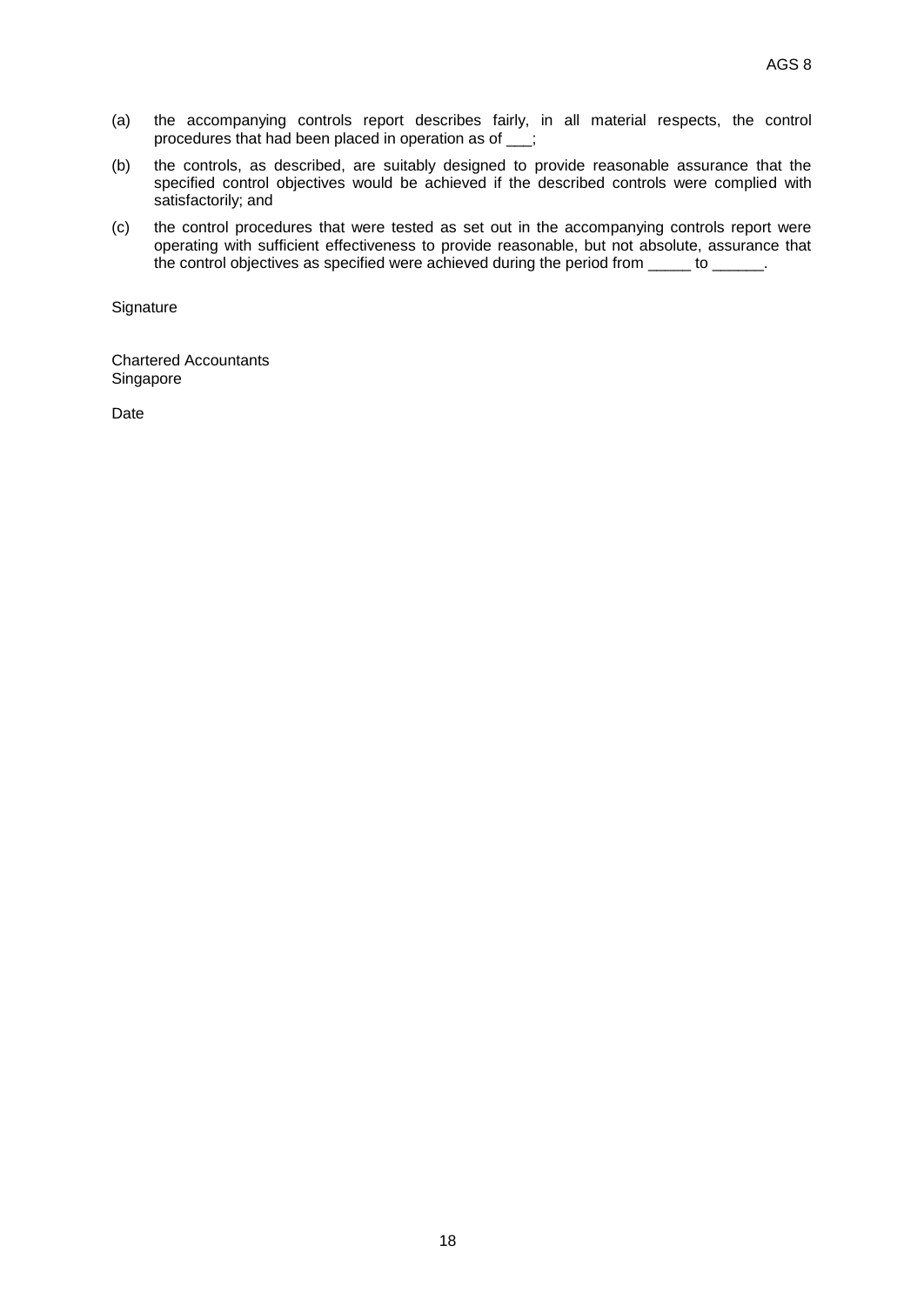# **APPENDIX 4**

#### **ILLUSTRATIVE CONTROLS OBJECTIVES, PROCEDURES AND TESTS SUMMARY**

*Example description of the subject matter and internal control objectives and procedures (detail level) and a report by the management of the service organisation on its internal controls:*

# **XYZ PTE LTD**

# **Introduction**

XYZ Pte Ltd ('XYZ') operates a data centre that provides its customers on-line computer based systems*.* Batch generation of reports extracted from on-line data is also available upon request.

The data centre houses computer hardware and system software and accommodates operators responsible for day-to-day operations of the network, computer systems and production scheduling, the hardware support function responsible for installation and maintenance of hardware, and an operations support function responsible for disk and tape support, maintenance and back-up of data and software.

The stated internal control objectives and control procedures included in this report apply to XYZ operations as they relate only to timesharing services. Specifically excluded from this report are controls within individual systems, controls executed at customer premises and other services provided by XYZ including data conversion services, custom application development and facilities management.

| The effectiveness of control procedures performed by customers of XYZ should also be considered as      |
|---------------------------------------------------------------------------------------------------------|
| part of the overall system of internal control relating to processing performed at the XYZ data centre. |

| Prepared by XYZ Pte Ltd                                                                                                            | <b>Performed by Reporting Accountants</b>                                                                                                                         |                                                                                                                                                                                                                                              |                         |
|------------------------------------------------------------------------------------------------------------------------------------|-------------------------------------------------------------------------------------------------------------------------------------------------------------------|----------------------------------------------------------------------------------------------------------------------------------------------------------------------------------------------------------------------------------------------|-------------------------|
| <b>Control Objective:</b>                                                                                                          | <b>Control Procedures</b>                                                                                                                                         | <b>Tests Carried Out</b>                                                                                                                                                                                                                     | <b>Results</b>          |
| Information Technology -<br>Physical access to<br>computer equipment and<br>data centre is limited to<br>only authorised personnel | Access to and within the<br>data centre is restricted by<br>a cardkey security system<br>that provides on-line<br>monitoring of physical<br>access and intrusion. | Observed XYZ Pte Ltd<br>$\bullet$<br>personnel attempt to<br>access unauthorised<br>buildings.                                                                                                                                               | No exceptions<br>noted. |
|                                                                                                                                    | <b>XYZ Physical Security</b><br>Team monitors accesses<br>and intrusions.                                                                                         | Inspected access list for<br>$\bullet$<br>the data centers noting only<br>appropriate staff had<br>access rights.                                                                                                                            | No exceptions<br>noted. |
| <b>Control Objective:</b>                                                                                                          | <b>Control Procedures</b>                                                                                                                                         | <b>Tests Carried Out</b>                                                                                                                                                                                                                     | <b>Results</b>          |
| Physical control of<br>customer securities and<br>reconciliation procedures                                                        | Physical securities are<br>released only on receipt of<br>a customer authorised<br>instruction validated<br>against a customer<br>signatory list.                 | Inspected a sample of<br>$\bullet$<br>authorised customer<br>instructions and tested for<br>evidence of validation<br>against customer signatory<br>list for sample of sales and<br>withdrawals of securities<br>extracted from the records. | No exceptions<br>noted. |
|                                                                                                                                    | All customers are<br>$\bullet$<br>contacted annually to<br>verify the accuracy of the<br>authorised signatory list.                                               | Reviewed recent<br>correspondence with a<br>sample of customers,<br>verifying that there is<br>evidence of the check<br>having been carried out by<br>management                                                                             | No exceptions<br>noted. |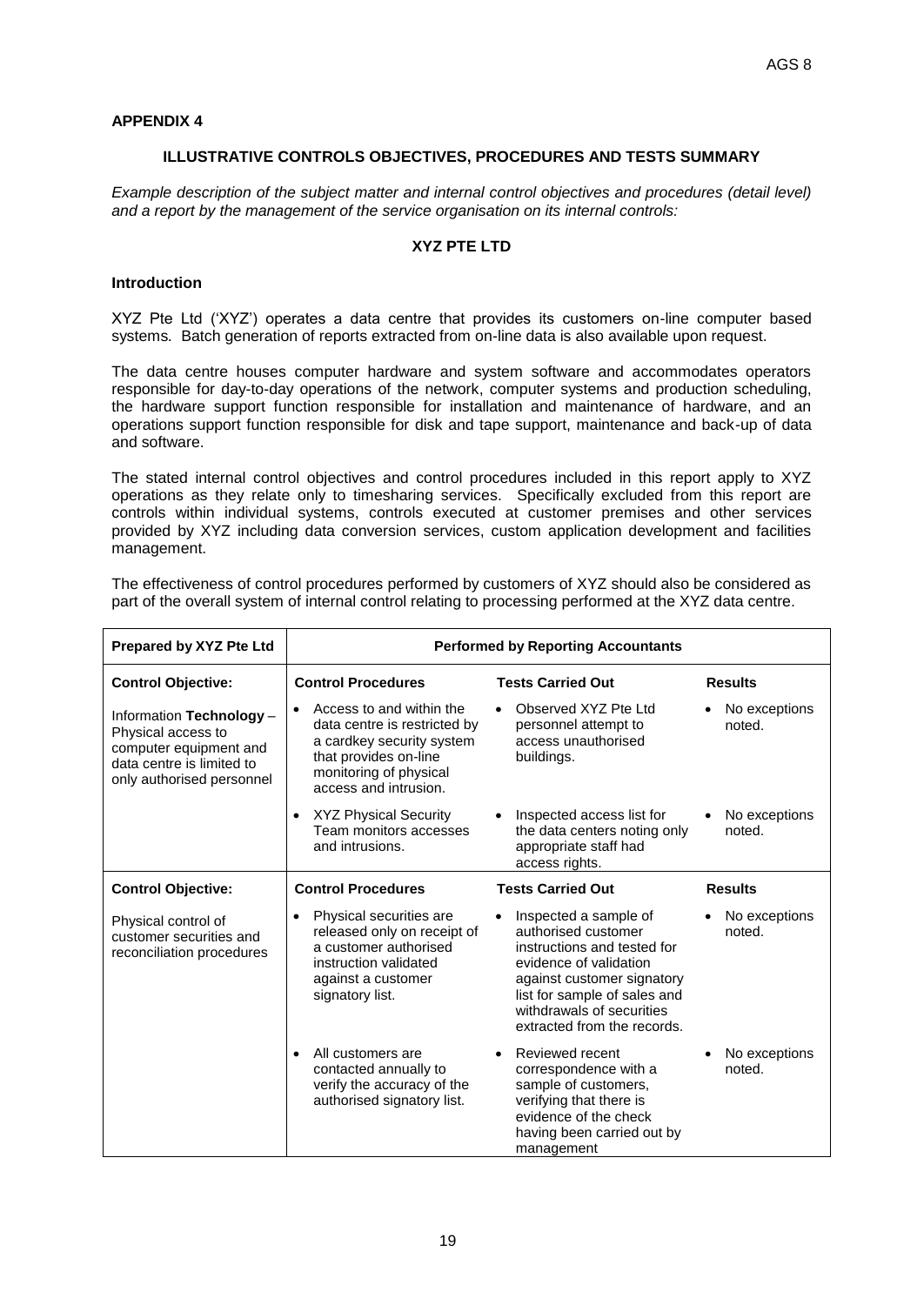# **APPENDIX 5**

# **ILLUSTRATIVE MANAGEMENT REPRESENTATION LETTER**

ABC Partners Local Office Address

Dear Sir

We are writing at your request to confirm our understanding that your review was made for the purpose of expressing an opinion on the control procedures in relation to [the area or function under review] carried out under Audit Guidance Statement 8 "Reports on the Internal Control Procedures of Service Organisations" issued by the Institute of Singapore Chartered Accountants, as of  $\overline{\phantom{a}}$  / for the period from to to the period from the state of the state of the state of the state of the state of the state of the state of the state of the state of the state of the state of the state of the state of the state of th

In connection with your review, we confirm to the best of our knowledge and belief the following representations made to you during your review:

- 1. We are responsible for establishing, documenting and maintaining a system of internal controls that provides management with reasonable but not absolute assurance as to the control objectives for [the area or function under review].
- 2. The description of the [service organisation's] control procedures set forth in the report by the directors or authorised officers are fairly described and are suitably designed to achieve the specified control objectives.
- 3. We confirm that the control procedures described in the report had been placed in operation as of a specific date, and were followed by the [service organisation] during the period under review.
- 4. We are not aware of a weakening of any control procedures subsequent to
- 5. We have not knowingly withheld from you any information that in our judgment would be relevant to the purposes of your review.
- 6. There have been no fraud or other irregularities involving any member of management or employees who have significant roles in the system of internal controls.
- 7. There have been no significant adjustments necessary to the records relating to that have not been disclosed to you.
- 8. We have disclosed to you any significant changes in controls that have occurred since the service organisation's last examination.
- 9. We have disclosed to you all design deficiencies in controls of which we are aware, including those for which management believes the cost of corrective action may exceed the benefits.
- 10. We have disclosed to you all instances, of which we are aware, when procedures had not operated as designed.
- 11. [For Type II(B) reports] We confirm that the control procedures in relation to [the area or function under review] operated with sufficient effectiveness to ensure that the related control objectives were achieved during the period specified.
- 12. [For Type II(B) reports] We have disclosed to you all instances, of which we are aware, when controls have not operated with sufficient effectiveness to achieve the specified control objectives.

Signed on behalf of [the service organisation]

*\_\_\_\_\_\_\_\_\_\_\_\_\_\_\_\_\_\_\_\_\_\_\_\_\_\_\_\_\_\_*